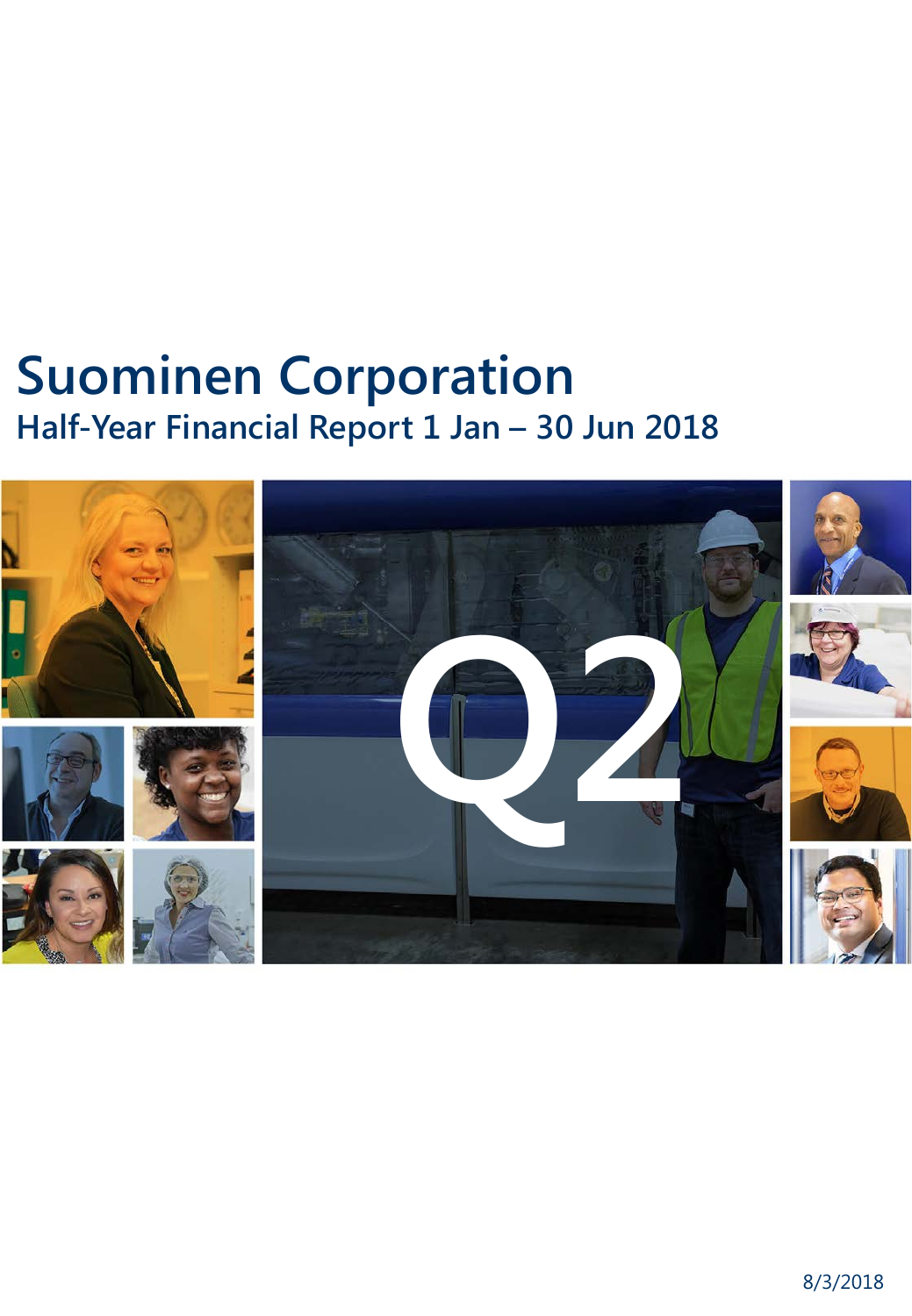Suominen

Suominen Corporation Half-Year Financial Report 3 August 2018 at 8:00 am (EEST)

Suominen Corporation's Half-Year Financial Report for 1 January–30 June 2018:

Net sales and operating profit declined, guidance concerning operating profit specified, the new production line at Bethune, US turned positive on gross profit

## **KEY FIGURES**

|                                                  | $4 - 6/$ | $4 - 6/$ | $1 - 6/$ | 1-6/  | $1 - 12/$ |
|--------------------------------------------------|----------|----------|----------|-------|-----------|
|                                                  | 2018     | 2017     | 2018     | 2017  | 2017      |
| Net sales, EUR million                           | 110.0    | 112.0    | 216.6    | 224.9 | 426.0     |
| Comparable operating profit, EUR million         | 2.9      | 4.4      | 4.5      | 10.6  | 15.0      |
| Operating profit, EUR million                    | 2.9      | 4.4      | 4.5      | 10.6  | 15.0      |
| Profit for the period, EUR million               | 1.8      | 2.1      | 1.4      | 6.4   | 14.5      |
| Earnings per share, basic, EUR                   | 0.03     | 0.04     | 0.03     | 0.12  | 0.27      |
| Earnings per share, diluted, EUR                 | 0.03     | 0.04     | 0.03     | 0.11  | 0.25      |
| Cash flow from operations per share, EUR         | 0.19     | 0.19     | 0.28     | 0.31  | 0.39      |
| Return on invested capital, rolling 12 months, % |          |          | 4.1      | 9.7   | 6.6       |
| Gearing, %                                       |          | -        | 59.6     | 53.7  | $59.5*$   |

\*restated

In this financial report, figures shown in brackets refer to the comparison period last year if not otherwise stated.

## **Highlights in April-June 2018:**

- Net sales decreased by 2% and amounted to EUR 110.0 million (112.0). The impact of EUR/USD exchange rate changes decreased the reported net sales by EUR -5.2 million.

- Operating profit declined by 34% to EUR 2.9 million (4.4) mainly due to tight price competition in flushable products and certain issues with delivery efficiency.

- Cash flow from operations was EUR 10.8 million (10.2), favorably impacted by tax refunds of EUR 7.0 million in the US.

- The new manufacturing line at Bethune, SC, US plant line turned positive on gross profit towards the end of the quarter.

- Suominen specifies its outlook and expects that in 2018, its net sales will improve from 2017 and its comparable operating profit will be at the level of 2017. Earlier Suominen estimated that its net sales and comparable operating profit will improve from 2017.

In 2017, Suominen's net sales amounted to EUR 426.0 million and operating profit to EUR 15.0 million. In financial year 2017 Suominen had no items affecting the comparability of the operating profit. The calculation of comparable operating profit is explained in the disclosures of this release.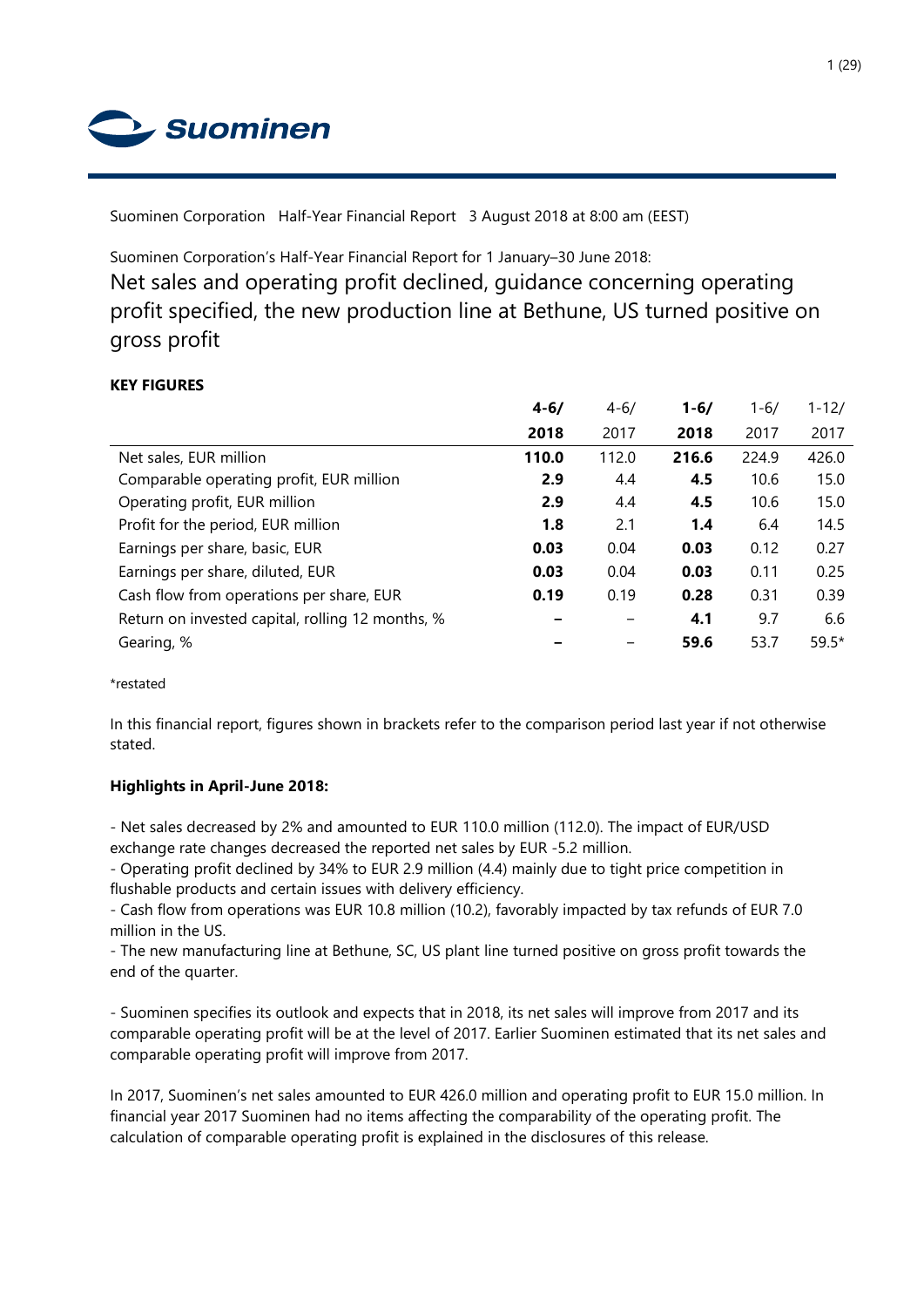

**Nina Kopola**, President & CEO, comments on Suominen's second quarter of 2018:

"In Suominen's main market areas, Europe and North America, the consumer confidence indices remained strong. Our nonwovens are, for the most part, used in daily consumer goods, and in these target markets the general economic situation and consumer confidence drive the development of consumer demand.

Suominen's net sales were EUR 110.0 million. Determined measures taken in pricing as well as the favorable change in the product portfolio had a positive impact on the net sales, however counteracted by the changes in EUR/USD exchange rate. The weakening of the USD compared to EUR decreased our net sales by EUR -5.2 million in the second quarter.

Our operating profit declined from the second quarter of 2017 to EUR 2.9 million, mainly due to the tight price competition particularly in nonwovens for flushable products. Moreover, we still experienced some issues with the delivery efficiency, mainly deriving from freight constraints in the US. Changes in the EUR/USD exchange rate decreased the operating profit by EUR 0.3 million. However, from the first quarter of 2018, our operating profit nearly doubled, signaling that the measures we have taken in our profitability improvement program, 3P, are carrying fruit and that we have now started to gradually turn the company's negative profitability trend around. To signal the gradual nature of the development, we now specify our guidance regarding operating profit in 2018.

The 3P program was launched in the end of 2017 and it focuses on improving Suominen's profitability through Pricing, Performance and Planning.

In the second quarter, volumes sold decreased marginally, but we were able to further increase the average sales price compared both with the corresponding quarter last year and with the first quarter of 2018. Average price was also impacted by the product mix: the composition of our product portfolio improved and the share of products with high value added in our net sales rose to 62% at the end of the reporting period (59% in the corresponding period last year).

In terms of improving performance, which is the second P in our 3P program, I am very pleased to announce that our new manufacturing line at Bethune, SC, US plant turned positive on gross profit. This eagerly awaited milestone was achieved towards the end of the second quarter, thanks to the clear improvement in the stability and reliability of the new line.

Third P of the program is for Planning, and here our on-going group-wide ICT systems renewal plays an important role. The systems renewal continued as scheduled in the second quarter and the new systems were taken into use at both our plants in Italy. The systems renewal represents an enabler for growth as it allows us to tangibly enhance the planning and optimization of our operations. At the moment, four out of our eight plants operate through the new ICT systems and we expect most of the plants to have the new systems in place by end of 2018.

The profit for the reporting period stood at EUR 1.8 million. Cash flow from operations was significantly impacted by tax refunds paid in the US.

The ongoing growth investment initiative at our plant in Green Bay, WI, US is proceeding as planned and in schedule. We expect the enhanced capabilities to be in full utilization by end of 2019."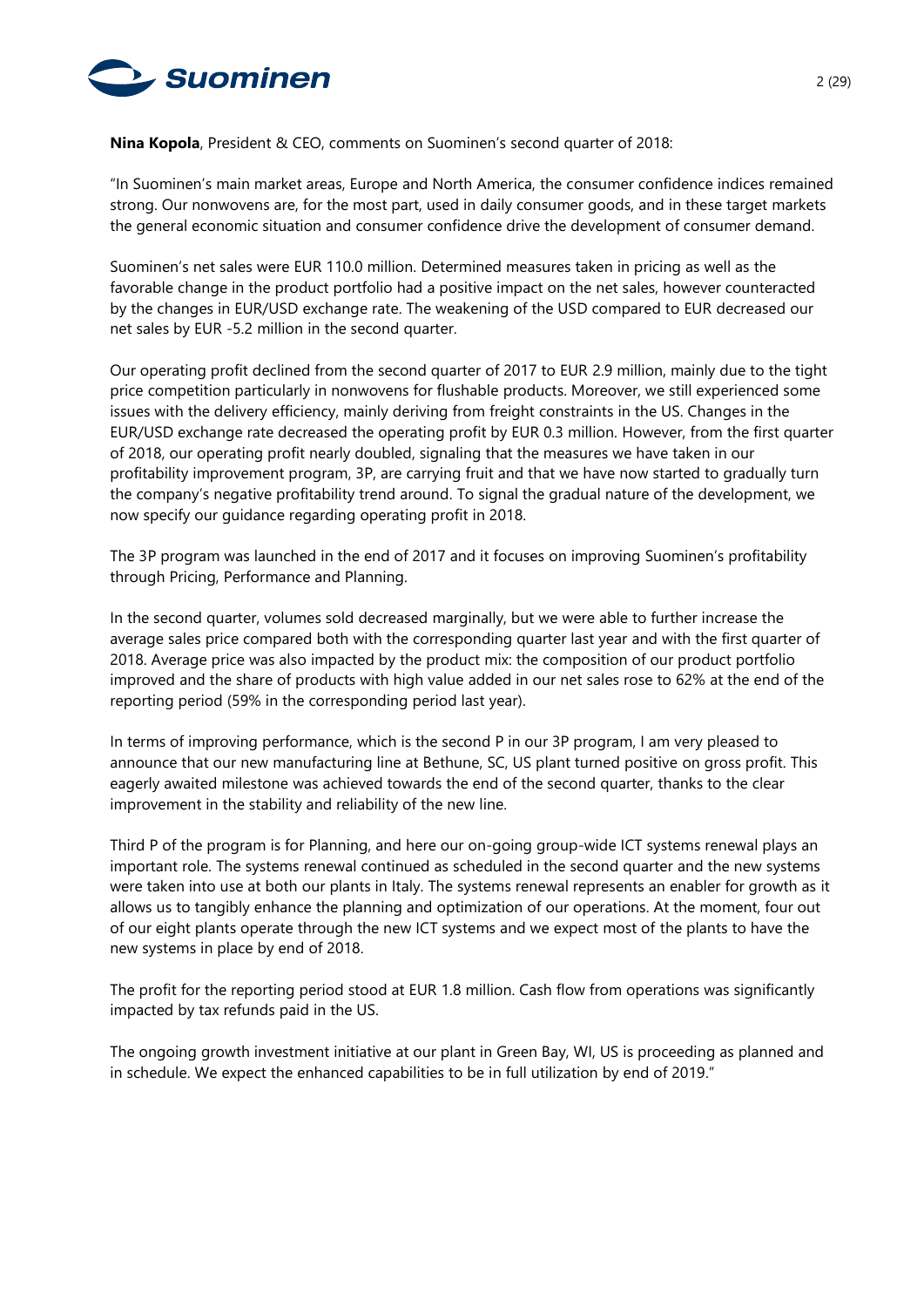

#### **NET SALES**

## **April-June 2018**

In April-June 2018, Suominen's net sales decreased by 2% from the comparison period to EUR 110.0 million (112.0). Measures taken in pricing had a positive impact on the net sales, but were counteracted by the changes in EUR/USD exchange rate and lower sales volumes. The weakening of the USD compared to EUR decreased the net sales by EUR 5.2 million.

Suominen has two business areas, Convenience and Care. Convenience business area supplies nonwovens as roll goods for a wide range of wiping applications. Care business area manufactures nonwovens for hygiene products and medical applications. Net sales of the Convenience business area amounted to EUR 99.9 million (103.0) and net sales of the Care business area EUR 10.0 million (9.1).

#### **January–June 2018**

In January–June 2018, Suominen's net sales decreased by 4% from the comparison period to EUR 216.6 million (224.9). Measures taken in pricing and in portfolio transformation had a positive impact on the net sales, but were counteracted by the weakening of the US dollar compared with euro, which decreased the net sales by EUR 14.2 million.

Net sales of the Convenience business area amounted to EUR 197.4 million (204.8) and net sales of the Care business area EUR 19.1 million (20.2).

In January–June, the share of nonwovens for baby wipes declined to 38% (41%) while the share of nonwovens for personal care wipes grew to 23% (20%). Other key applications remained nearly flat compared with the corresponding period last year: share of home care wipes remained at 20%, share of workplace wipes at 9% and medical & hygiene applications at 9%. All nonwovens for wiping products belong to the Convenience business area and nonwovens for hygiene and medical products to the Care business area.

## **OPERATING PROFIT AND RESULT**

#### **April-June 2018**

Operating profit declined by 34% from the comparison period and amounted to EUR 2.9 million (4.4), mainly due to tight price competition in flushables. In addition, we still faced some issues with delivery efficiency, mainly deriving from freight constraints in the US. The effect of US dollar exchange rate fluctuation decreased the operating profit by EUR 0.3 million.

Profit before income taxes was EUR 2.4 million (4.1), and profit for the reporting period was EUR 1.8 million (2.1).

#### **January-June 2018**

Operating profit decreased by 58% and was EUR 4.5 million (10.6) mainly due to tight price competition in nonwovens for baby wipes and flushable products. In addition, we faced some issues with delivery efficiency. The weakening of the US dollar compared to euro decreased the operating profit by EUR 0.3 million.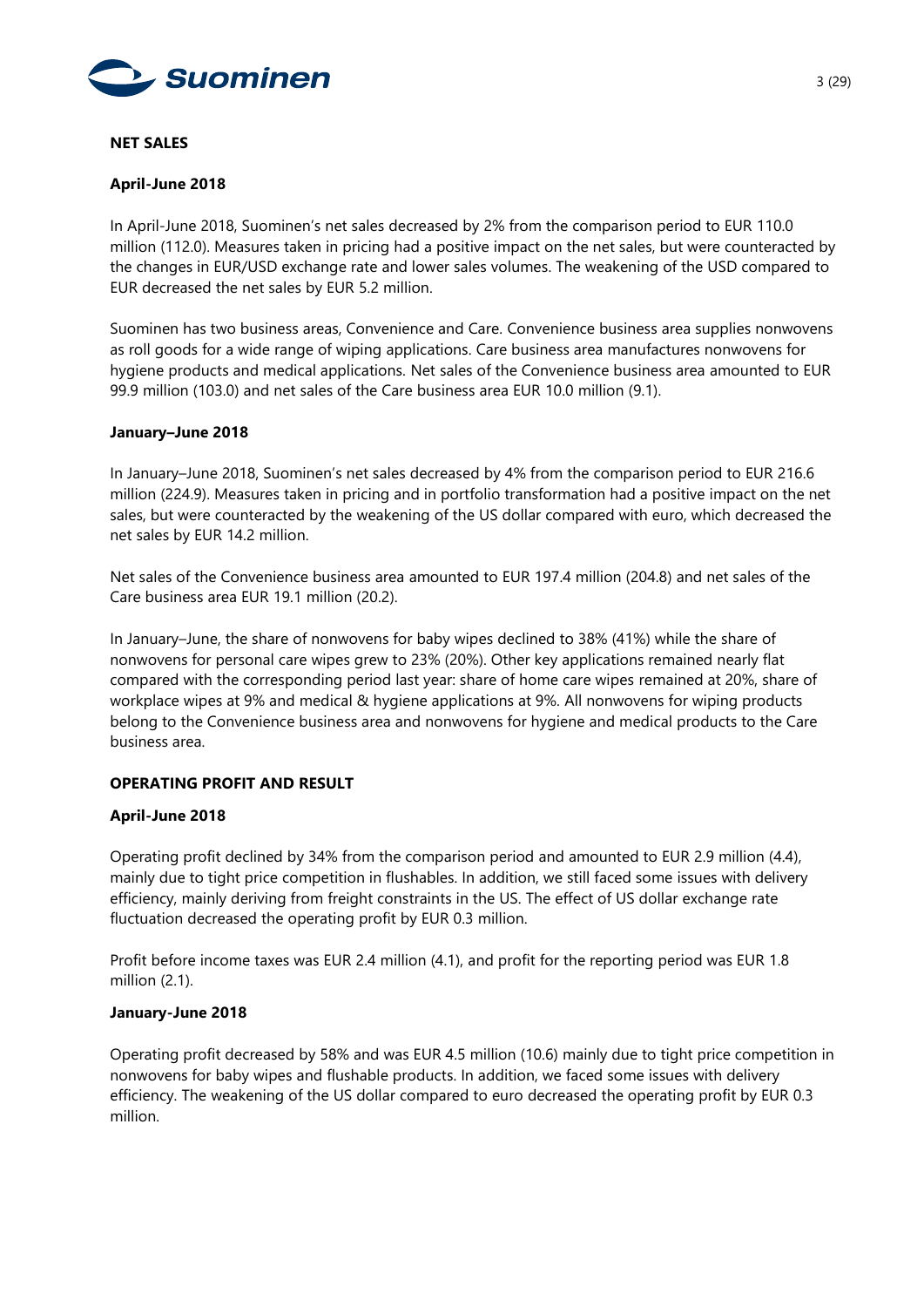

Profit before income taxes was EUR 2.1 million (10.2), and profit for the reporting period was EUR 1.4 million (6.4).

## **FINANCING**

The Group's net interest-bearing liabilities at nominal value amounted to EUR 79.1 million (72.1) at the end of the review period. The gearing ratio was 59.6% (53.7%) and the equity ratio 41.7% (43.0%).

In January–June, net financial expenses were EUR -2.4 million (-0.4), or -1.1% (-0.2%) of net sales. During the first half of 2017 the capitalization of borrowing costs in fixed assets required by IAS 23 standard decreased interest expenses recognized in the statement of profit or loss by EUR 1.6 million. Fluctuations in exchange rates decreased the net financial expenses by EUR 0.2 million. During the comparison period the fluctuations in exchange rates did not have any material effect on the net financial items.

Cash flow from operations in April-June was EUR 10.8 million (10.2) and in January-June EUR 16.0 million (16.3), representing a cash flow per share of EUR 0.28 (0.31). The cash flow from operations in the second quarter of 2018 improved slightly from the corresponding period as we received corporate income tax refunds in the USA. The tax refunds did not have any effect on the second quarter result. In the second quarter the change in working capital was EUR -4.0 million (+0.3).

The slight decline in the cash flow from operations in the first half of the year was mainly due to the lower profit. In addition, more cash was tied up to working capital (EUR 4.7 million, EUR 2.5 million in corresponding period last year). The corporate income tax refunds improved the cash flow from operations.

#### **CAPITAL EXPENDITURE**

In January-June, the gross capital expenditure totaled EUR 6.7 million (24.2) and was mainly related to the investment in the group-wide renewal of ICT systems as well as to the growth investment initiative at Suominen's plant in Green Bay, WI, USA.

Out of Suominen's eight plants, four are currently operating with the renewed ICT systems as the implementation of the new systems was conducted successfully in the Green Bay, WI, USA plant in the first quarter and in the both Italian plants in the second quarter.

Other investments were mainly for maintenance. Depreciation and amortization for the review period amounted to EUR 10.1 million (9.2).

#### **INFORMATION ON SHARES AND SHARE CAPITAL**

#### **Share capital**

The number of Suominen's registered shares was 58,259,219 shares on 30 June 2018, equaling to a share capital of EUR 11,860,056.00.

#### **Share trading and price**

The number of Suominen Corporation shares traded on Nasdaq Helsinki from 1 January to 30 June 2018 was 1,688,315 shares, accounting for 2.9% of the average number of shares (excluding treasury shares). The highest price was EUR 4.60, the lowest EUR 3.22 and the volume-weighted average price EUR 3.82. The closing price at the end of review period was EUR 3.40. The market capitalization (excluding treasury shares) was EUR 195.5 million on 30 June 2018.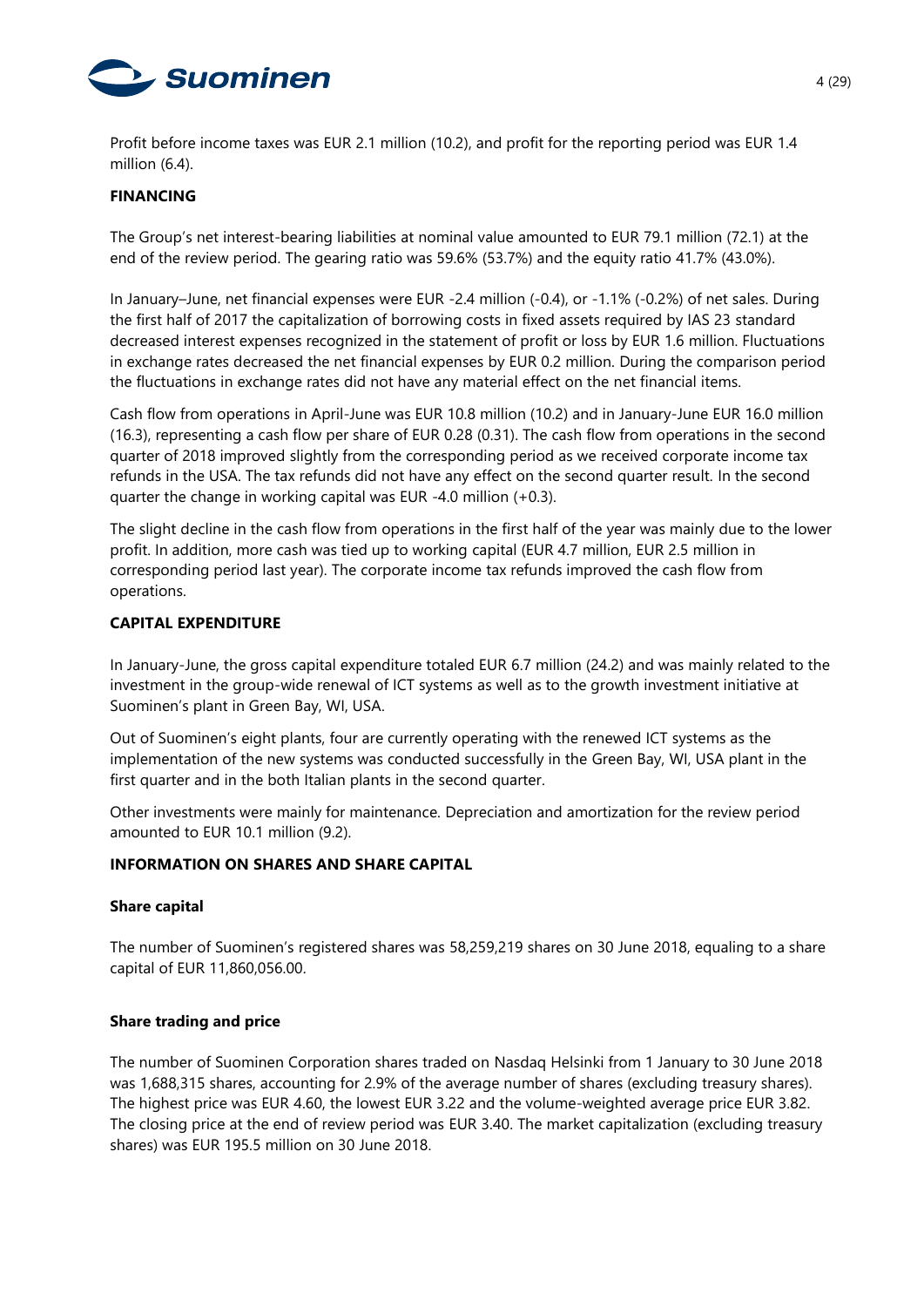

#### **Treasury shares**

On 30 June 2018, Suominen Corporation held 762,970 treasury shares.

The Board of Directors of Suominen Corporation resolved on 6 March 2018 on a directed share issue without payment for the reward payment from Suominen's Matching Share Plan 2015 and from the Performance Share Plan 2015 (Performance Period 2015–2017). The number of treasury shares distributed to the participants was 89,568 shares.

In accordance with the resolution by the Annual General Meeting, in total 23,742 shares were transferred to the members of the Board of Directors as their remuneration payable in shares during the reporting period.

## **The portion of the remuneration of the members of the Board of Directors which shall be paid in shares**

The Annual General Meeting held on 15 March 2018 decided that the remuneration payable to the members of the Board remains unchanged. 60% of the annual remuneration is paid in cash and 40% in Suominen Corporation's shares.

The number of shares forming the remuneration portion which is payable in shares will be determined based on the share value in the stock exchange trading maintained by Nasdaq Helsinki Ltd, calculated as the trade volume weighted average quotation of the share during the one month period immediately following the date on which the Interim Report of January–March 2018 of the company is published. The shares will be given out of the own shares held by the company by the decision of the Board of Directors by 1 June 2018 at the latest.

## **Share-based incentive plans for the management and key employees**

The Group management and key employees participate the company's share-based incentive plan. The plans are described in detail in the Financial Statements 2017 and in the Remuneration Statement 2017 of Suominen Corporation, available on the company's website, [www.suominen.fi](http://www.suominen.fi/) > Investors > Corporate Governance.

The Board of Directors of Suominen Corporation resolved on 6 March 2018 on a directed share issue without payment for the reward payment from Suominen's Matching Share Plan 2015 and from the Performance Share Plan 2015 (Performance Period 2015–2017). The resolution on the directed share issue without payment was based on the authorization granted to the Board of Directors by the Annual General Meeting held on 16 March 2016.

The plans had in total 14 participants. Based on the terms and conditions of the plans and after the deduction of the cash portion of the reward for taxes, the number of shares earned by the participants was 89,568 shares.

## **ANNUAL GENERAL MEETING**

The Annual General Meeting (AGM) of Suominen Corporation was held on 15 March 2018.

The AGM adopted the Financial Statements and the Consolidated Financial Statements for the financial year 2017 and discharged the members of the Board of Directors and the President & CEO from liability for the financial year 2017.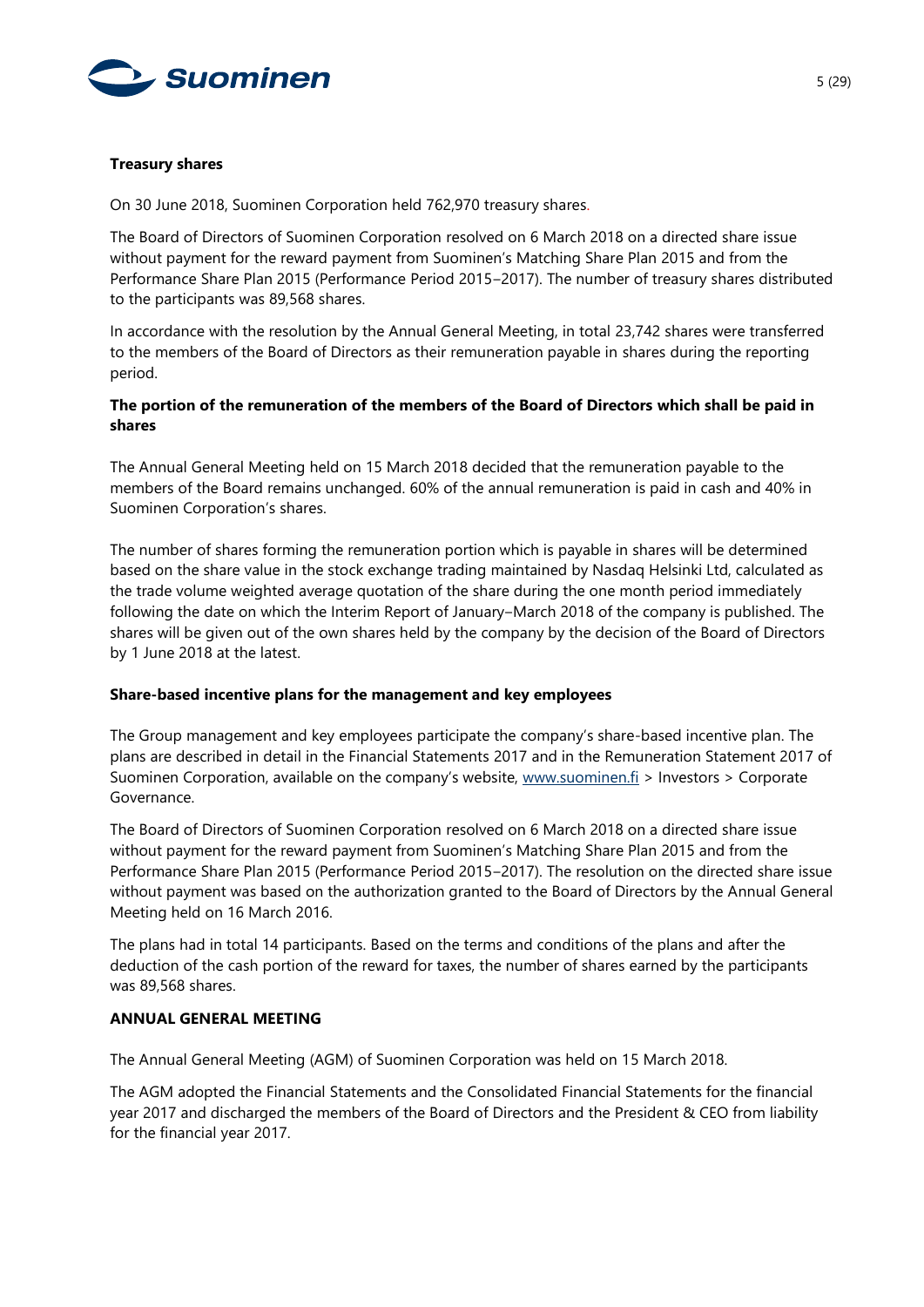

The AGM decided that a return of capital of EUR 0.11 per share will be paid, in total EUR 6.3 million. The decision was in accordance with the proposal by the Board of Directors.

The AGM decided that the remuneration payable to the members of the Board remains unchanged. The Chair will be paid an annual fee of EUR 60,000, Deputy Chair of the Board an annual fee of EUR 37,500 and other Board members an annual fee of EUR 28,000. Further, the members of the Board will receive a fee of EUR 500 for each meeting of the Board of Directors held in the home country of the respective member and a fee of EUR 1,000 per each meeting of the Board of Directors held elsewhere than in the home country of the respective member. 60% of the remuneration is paid in cash and 40% in Suominen Corporation's shares. Compensation for expenses is paid in accordance with the company's valid travel policy. The decision was in accordance with the proposal by the Shareholders' Nomination Board.

The AGM decided that the number of Board members remains unchanged at six (6). Mr. Jan Johansson was re-elected as Chair of the Board of Directors and Mr. Andreas Ahlström, Mr. Risto Anttonen, Mr. Hannu Kasurinen, Ms. Laura Raitio and Ms. Jaana Tuominen were re-elected as members of the Board of Directors. The decisions were in accordance with the proposal by the Shareholders' Nomination Board.

Ernst & Young Oy, Authorised Public Accountant firm, was re-elected as the auditor of the company for the next term of office in accordance with the Articles of Association. Ernst & Young Oy appointed Mr. Toni Halonen, Authorised Public Accountant, as the principally responsible auditor of the company. The AGM decided that the auditor's fee would be paid according to the invoice accepted by the company. The decisions were in accordance with the proposal of the Board of Directors and the recommendation by the Audit Committee.

The AGM authorized the Board of Directors to decide on the repurchase of the company's own shares. The decision was in accordance with the proposal by the Board of Directors. The terms and conditions of the authorization are explained later in this half-year financial report.

## **Constitutive meeting and permanent committees of the Board of Directors**

In its organizing meeting held after the AGM, the Board of Directors re-elected Risto Anttonen as Deputy Chair of the Board.

The Board of Directors elected from among its members the members for the Audit Committee and Personnel and Remuneration Committee. Hannu Kasurinen was re-elected as the Chair of the Audit Committee and Andreas Ahlström was re-elected as member. Laura Raitio was elected as a new member to the Audit Committee. Jan Johansson was re-elected as the Chair of the Personnel and Remuneration Committee and Risto Anttonen and Laura Raitio were re-elected as members.

#### **Authorizations of the Board of Directors**

The Annual General Meeting (AGM) held on 15 March 2018 authorized the Board of Directors to decide on the repurchase a maximum of 400,000 of the company's own shares. The company's own shares shall be repurchased otherwise than in proportion to the holdings of the shareholders by using the nonrestricted equity through trading on regulated market organized by Nasdaq Helsinki Ltd at the market price prevailing at the time of acquisition. The shares shall be repurchased and paid in accordance with the rules of Nasdaq Helsinki Ltd and Euroclear Finland Ltd. The shares shall be repurchased to be used in company's share-based incentive programs, in order to disburse the remuneration of the members of the Board of Directors, for use as consideration in acquisitions related to the company's business, or to be held by the company, to be conveyed by other means or to be cancelled. The Board of Directors shall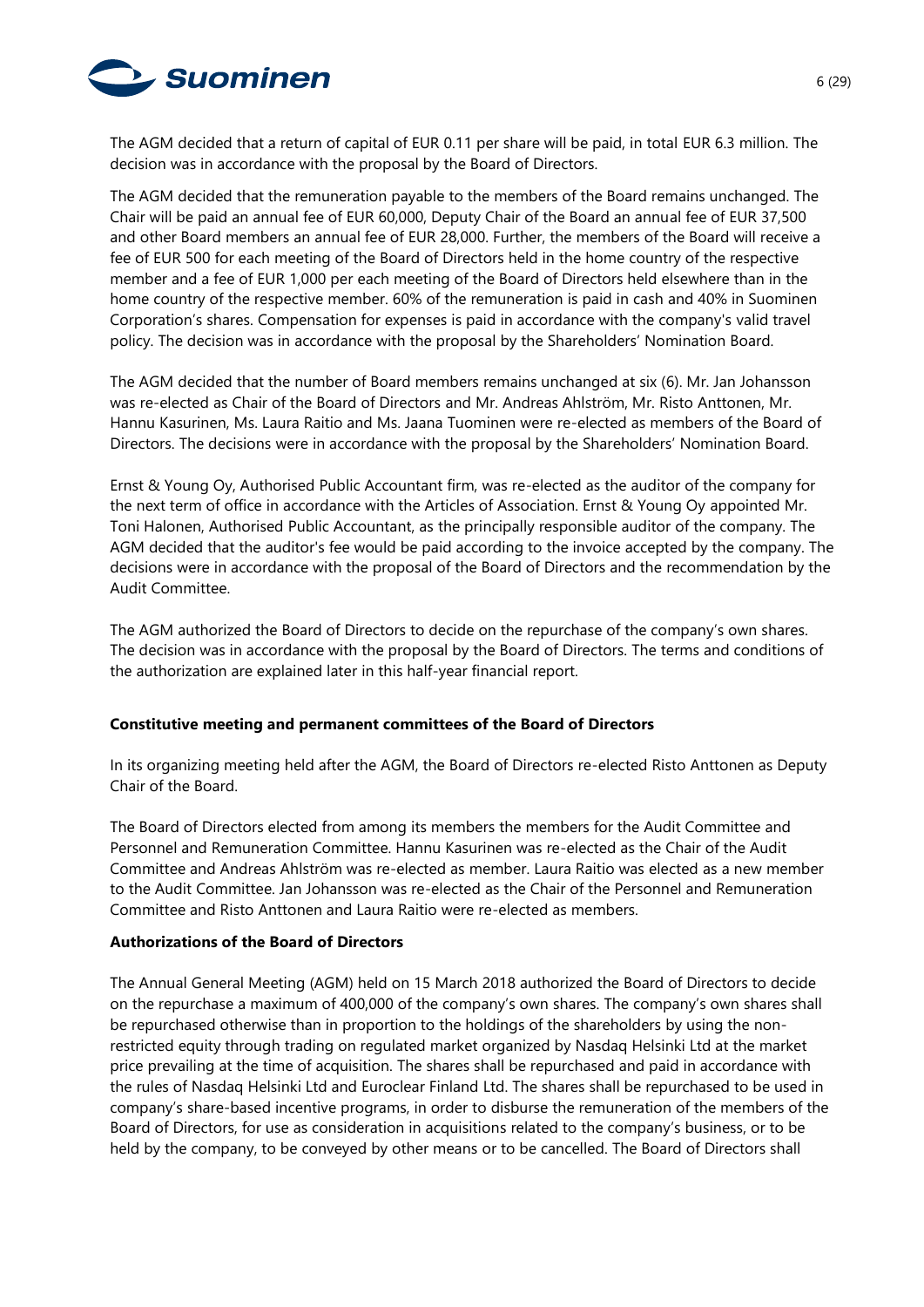

decide on other terms and conditions related to the repurchase of the company's own shares. The repurchase authorization shall be valid until 30 June 2019 and it revokes all earlier authorizations to repurchase company's own shares.

The AGM held on 16 March 2016 authorized the Board of Directors to decide on issuing new shares and/or conveying the company's own shares held by the company and/or granting special rights entitling to shares referred to in Chapter 10, Section 1 of the Finnish Limited Liability Companies Act. New shares may be issued and/or company's own shares held by the company or its group company may be conveyed at the maximum amount of 5,000,000 shares in aggregate. The maximum number of new shares that may be subscribed and own shares held by the company that may be conveyed by virtue of the options and other special rights granted by the company is 5,000,000 shares in total which number is included in the maximum number stated earlier. The authorization is valid until 30 June 2019. On 30 June 2018, the remaining maximum amount of shares to be conveyed was 4,872,826 shares.

## **NOTIFICATIONS UNDER CHAPTER 9, SECTION 5 OF THE SECURITIES MARKET ACT**

Suominen Corporation received on 26 April 2018 a notification referred to in Chapter 9, Section 5 of the Securities Market Act. According to the notification, the shareholding of TVF TopCo Limited in Suominen Corporation crossed the 5% flagging threshold and was 5.68% of shares and votes in Suominen Corporation. TVF TopCo Limited is ultimately owned by the Triton Value Fund (TVF).

## **BUSINESS RISKS AND UNCERTAINTIES**

The estimate on the development of Suominen's net sales is partially based on forecasts and delivery plans received from the company's customers. Changes in these forecasts and plans, resulting from changes in the market conditions or in customers' inventory levels, may affect Suominen's net sales.

Suominen's customer base is fairly concentrated, which adds to the customer-specific risk. This may affect Suominen's financial result if customers' purchasing habits become more cautious as a result of a changes in consumption, or as a result of sales losses. In 2017, the Group's ten largest customers accounted for 63% (63%) of the Group net sales. Long-term contracts are preferred with the largest customers. In practice the customer relationships are long-term and last for several years. Customer-related credit risks are managed in accordance with a risk policy approved by the Board of Directors. Credit limits are confirmed for customers on the basis of credit ratings and customer history. Suominen also uses export credit guarantees and insures against customer risks to a limited extent.

The relevance of the United States in Suominen's business operations increases the significance of the exchange rate risk related to USD in the Group's total exchange risk position. Suominen hedges this foreign exchange position in accordance with its hedging policy.

The risks that are characteristic to South American region, including significant changes in business environment or exchange rates, could have an impact on Suominen's operations in Brazil.

Suominen purchases significant amounts of pulp- and oil-based raw materials annually. Raw materials are the largest cost item for operations. Rapid changes in the global market prices of raw materials have an impact on the company's profitability. Suominen's stocks equal to two to four weeks' consumption and passing on the price changes of these raw materials to the prices Suominen charges its contract customers takes two to five months.

Extended interruptions in the supply of Suominen's main raw materials could disrupt production and have a negative impact on the Group's overall business operations. As Suominen sources its raw materials from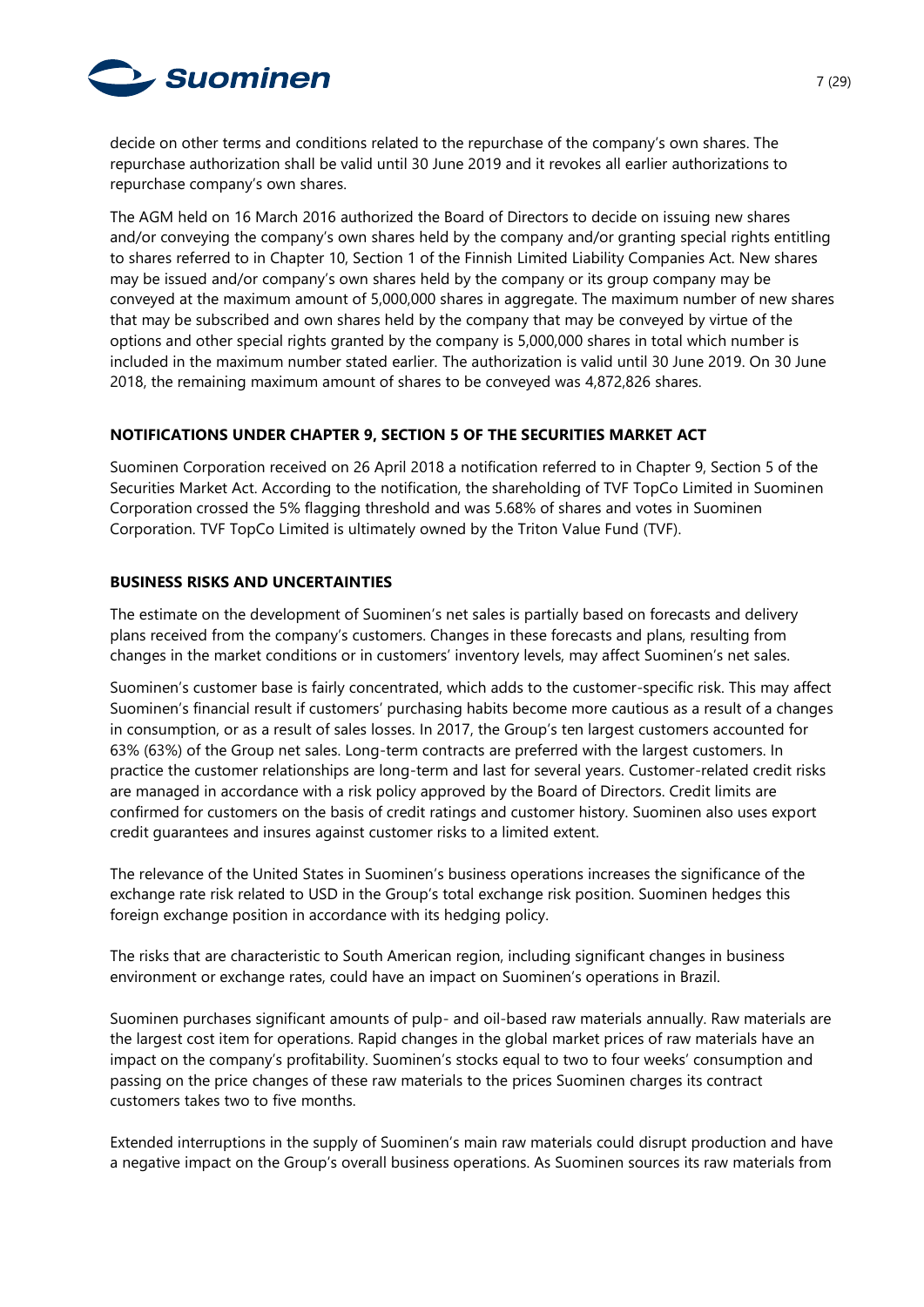

a number of major international suppliers, significant interruptions are unlikely.

Suominen has numerous regional, national and international competitors in its different product groups. There is currently oversupply in some product groups in Suominen's both principal market regions. Products based on new technologies and imports from countries of lower production costs may reduce Suominen's competitive edge. If Suominen is not able to compete with an attractive product offering, it may lose some of its market share. Competition may lead to increased pricing pressure on the company's products.

Suominen continuously invests in its manufacturing facilities. The deployment of the investments may delay from what was planned, the costs of the investments may increase from what has been expected or the investments may create less business benefits than anticipated. The deployment phase of investments may cause temporary interruptions in operations.

Suominen's operations are dependent on the integrity, security and stable operation of its ICT systems and software as well as on the successful management of cyber risks. If Suominen's ICT systems and software were to become unusable or significantly impaired for an extended period of time, or the cyber risks are realized, Suominen's reputation as well as ability to deliver products at the appointed time, order raw materials and handle inventory could be adversely impacted.

There could be a risk of Suominen's business operations being interrupted due to abrupt and unforeseen events, such as power outages or fire and water damage. Suominen may not be able to control these events through predictive actions, which could lead to interruptions in business. Risks of this type are insured in order to guarantee the continuity of operations. As Suominen has valid damage and business interruption insurance, it is expected that the damage would be compensated and the financial losses caused by the interruption of business would be covered.

Suominen uses certain technologies in its production. In the management's view, the chosen technologies are competitive and there is no need to make major investments in new technologies. However, it cannot be excluded that the company's technology choices could prove wrong, and the development of new or substitute technologies would then require investments.

Suominen aims to protect its business against product liability risks through the use of systematic quality assurance processes and products liability insurance. Technology function of the company is responsible for ensuring the underlying safety of the group´s products during their development. Continuous quality control is designed to guarantee product quality during production. Management considers it unlikely that the Group will face significant product liability-related claims, and is unaware of any such claims.

Suominen is subject to corporate income taxes in numerous jurisdictions. Significant judgment is required to determine the total amount of corporate income tax at Group level. There are many transactions and calculations that leave room for uncertainty as to the final amount of the income tax. Tax risks relate also to changes in tax rates or tax legislation or misinterpretations, and materialization of the risks could result in increased payments or sanctions by the tax authorities, which in turn could lead to financial loss. Deferred tax assets included in the statement of financial position require that the deferred tax assets can be recovered against the future taxable income.

The Group is exposed to several financial risks, such as foreign exchange, interest rate, counterparty, liquidity and credit risks. The Group's financial risks are managed in line with a policy confirmed by the Board of Directors. The financial risks are described in the note 3 of the Financial Statements.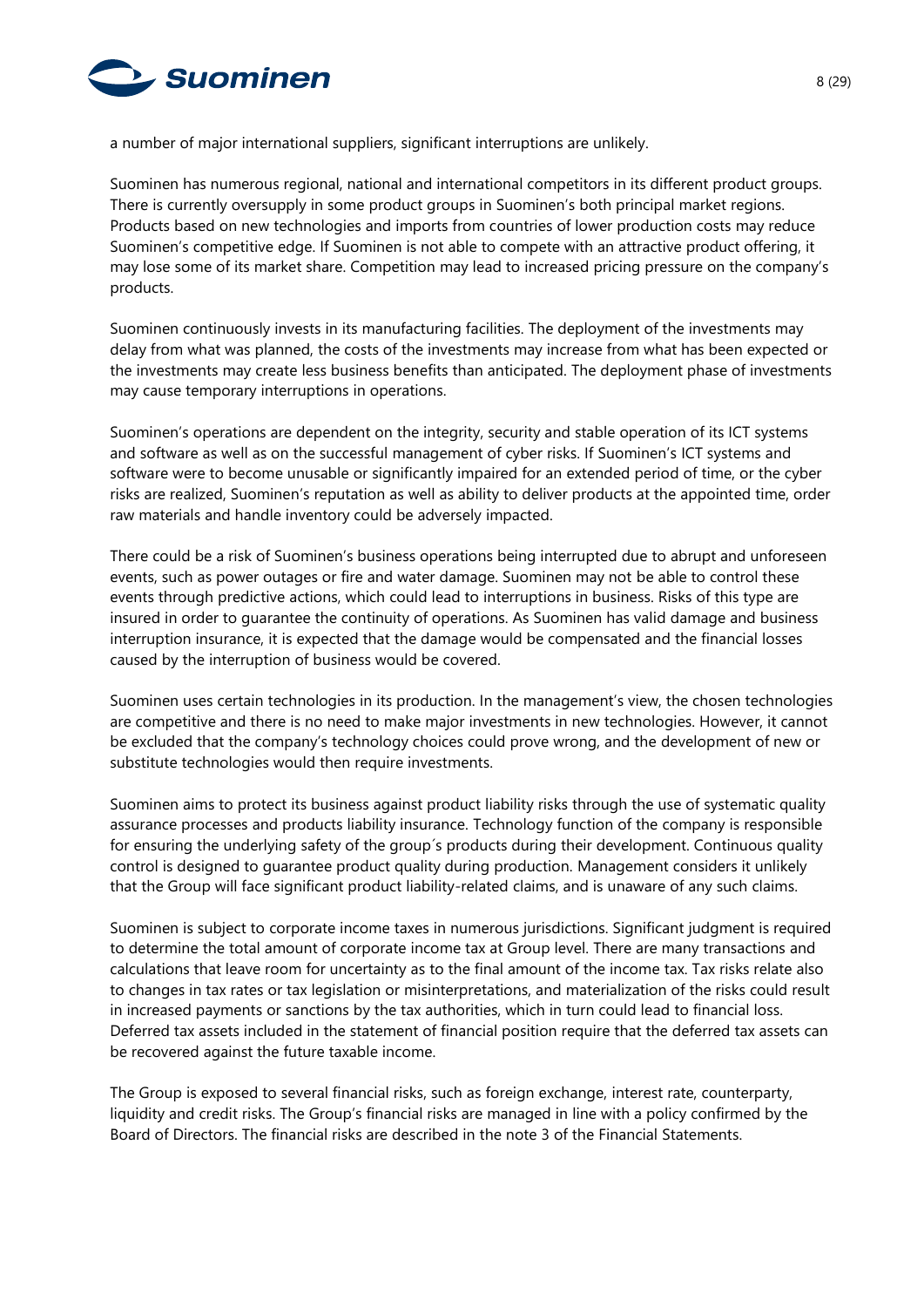

Suominen performs goodwill impairment testing annually. In impairment testing the recoverable amounts are determined as the value in use, which comprises of the discounted projected future cash flows. Actual cash flows can differ from the discounted projected future cash flows. Uncertainties related to the projected future cash flows include, among others, the long economic useful life of the assets and changes in the forecast sales prices of Suominen's products, production costs as well as discount rates used in testing. Due to the uncertainty inherent in the future, it is possible that Suominen's recoverable amounts will be insufficient to cover the carrying amounts of assets, particularly goodwill. If this happens, it will be necessary to recognize an impairment loss, which, when implemented, will weaken the result and equity. Goodwill impairment testing has been described in the consolidated financial statements.

## **BUSINESS ENVIRONMENT**

Suominen's nonwovens are, for the most part, used in daily consumer goods, such as wet wipes as well as in hygiene and medical products. In these target markets of Suominen, the general economic situation determines the development of consumer demand, even though the demand for consumer goods is not very cyclical in nature. North America and Europe are the largest market areas for Suominen. In addition, the company operates in South American markets. The growth in the demand for nonwovens has typically exceeded the growth of gross domestic product by a couple of percentage points.

In Suominen's main market areas, Europe and North America, the consumer confidence indices remained strong. Suominen assesses the trend in the demand for its products on the basis of both the general market situation and, above all, on the basis of the framework agreements drawn up with its customers. The new manufacturing capacity that has come on stream has somewhat saturated the markets, primarily in nonwovens for baby wipes and flushables.

At large, the growth in the demand in Suominen's target markets is expected to continue in 2018, on average, at the pace of 2017.

## **OUTLOOK FOR 2018**

Suominen specifies its outlook and expects that in 2018, its net sales will improve from 2017 and its comparable operating profit will be at the level of 2017. In 2017, Suominen's net sales amounted to EUR 426.0 million and operating profit to EUR 15.0 million. In financial year 2017 Suominen had no items affecting the comparability of the operating profit. The calculation of comparable operating profit is explained in the disclosures of this release.

## **ANALYST AND PRESS CONFERENCE**

Nina Kopola, President & CEO, and Tapio Engström, CFO, will present the Q2 financial result in Finnish at an analyst and press conference in Helsinki on Friday, 3 August at 11:00 am (EEST). The conference will take place at Suominen's Helsinki office, address Itämerentori 2. The presentation material will be available after the analyst and press conference at [www.suominen.fi](http://www.suominen.fi/)

A teleconference and a webcast on the Q2 financial result will be held on 3 August at 3:00 pm (EEST). The conference can be attended by phone at +44 20 3936 2999 (passcode 289666). The conference can be accessed also at [www.suominen.fi/webcast.](https://www.globenewswire.com/Tracker?data=zbjp-thFy6h6ExEZKxqg3iWOHwXf5iKVRoFBFoJ_itOsoeWRvrWnchsfQByWrw3puKemQTzfA3vM0jQNm77zElDRIzI8h-cCbKtpg34BCEo=) The conference call will be held in English. A replay of the conference can be accessed at [www.suominen.fi/webcast](https://www.globenewswire.com/Tracker?data=zbjp-thFy6h6ExEZKxqg3iWOHwXf5iKVRoFBFoJ_itOxQr9xuoU-fneQkHUYtISgKNQNI87P7SIwXwZ2tmrSOj5mluldDqdrWGYHEPUIbFk=) or by phone at +44 20 3936 3001, using passcode 138227.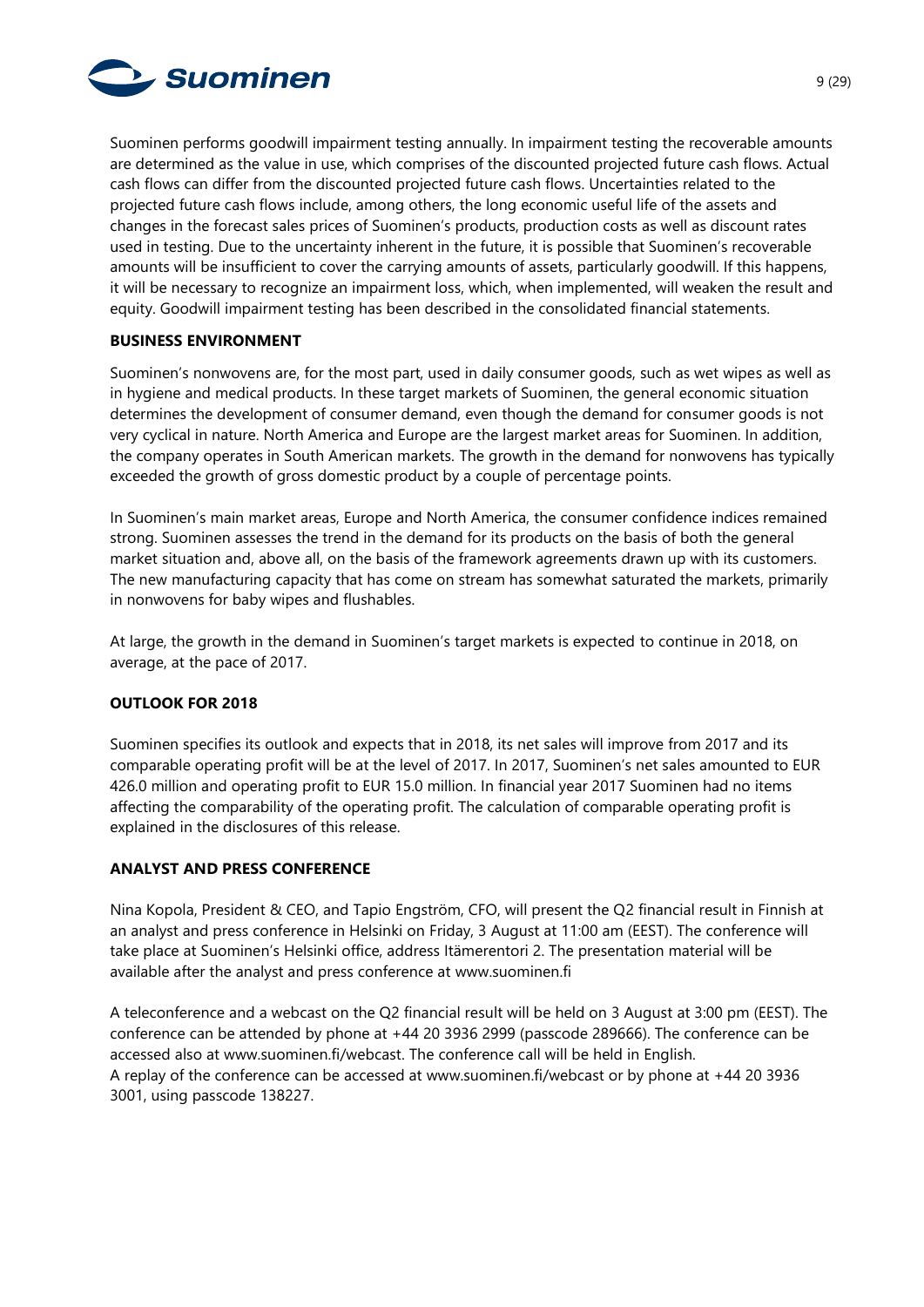

#### **NEXT FINANCIAL REPORT**

Suominen Corporation will publish its Interim Report for January-September 2018 on Thursday 25 October 2018 approximately at 8:00 am (EEST).

## **SUOMINEN GROUP 1 JANUARY–30 JUNE 2018**

The figures in these half-year financial statements are mainly presented in EUR thousands. As a result of rounding differences, the figures presented in the tables do not necessarily add up to total.

This half-year report has not been audited.

This half-year report has been prepared in accordance with the principles defined in IAS 34 Interim Financial Reporting. The principles for preparing the interim report are the same as those used for preparing the consolidated financial statements for 2017, with the exception of the effect of the new accounting standards and interpretations which came into force on 1 January 2018.

The new standards, amendments and interpretations, which have been applied from 1 January 2018 and which have a material effect on Suominen have been disclosed in Suominen's January-March 2018 Interim Report. Other new or amended standards or interpretations applicable from 1 January 2018 are not material for Suominen Group. Also the effects of the changes in accounting principles on Suominen's opening balances in the statement of financial position are presented separately in Suominen's January-March 2018 Interim Report.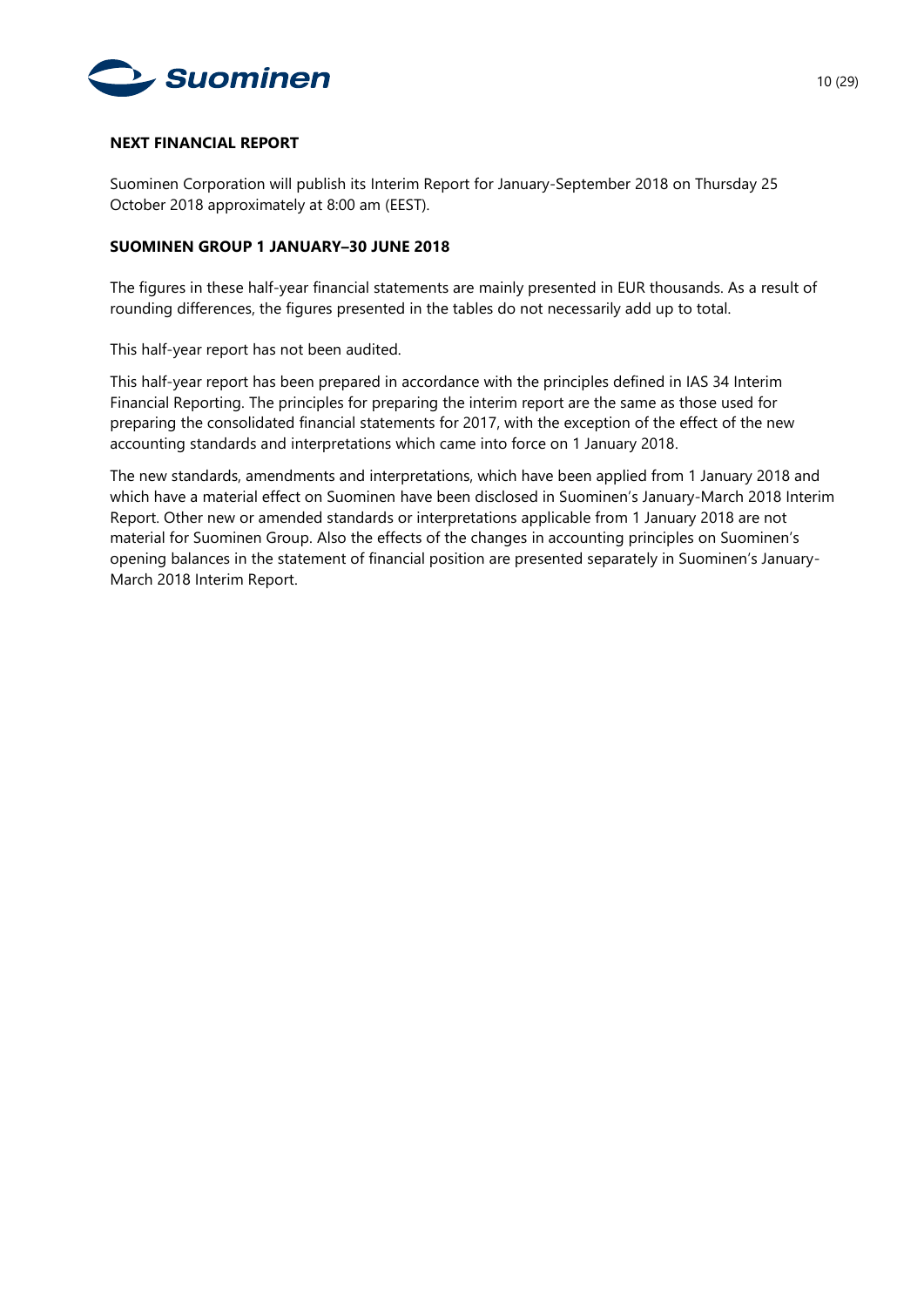

## **CONSOLIDATED STATEMENT OF FINANCIAL POSITION**

|                                          |           |           | Restated   |
|------------------------------------------|-----------|-----------|------------|
| <b>EUR thousand</b>                      | 30.6.2018 | 30.6.2017 | 31.12.2017 |
| <b>Assets</b>                            |           |           |            |
| <b>Non-current assets</b>                |           |           |            |
| Goodwill                                 | 15,496    | 15,496    | 15,496     |
| Intangible assets                        | 20,111    | 15,795    | 17,470     |
| Property, plant and equipment            | 132,590   | 140,194   | 136,649    |
| Loan receivables                         | 3,072     | 5,836     | 3,072      |
| Equity instruments                       | 777       | 777       | 777        |
| Other non-current receivables            | 1,317     | 1,959     | 1,744      |
| Deferred tax assets                      | 4,681     | 3,697     | 5,142      |
| <b>Total non-current assets</b>          | 178,043   | 183,753   | 180,349    |
|                                          |           |           |            |
| <b>Current assets</b>                    |           |           |            |
| Inventories                              | 47,290    | 39,735    | 44,241     |
| Trade receivables                        | 59,575    | 59,563    | 53,934     |
| Loan receivables                         | 4,337     | 2,550     | 4,337      |
| Other current receivables                | 3,630     | 5,159     | 4,236      |
| Assets for current tax                   | 672       | 974       | 7,703      |
| Cash and cash equivalents                | 24,480    | 20,379    | 27,240     |
| <b>Total current assets</b>              | 139,984   | 128,360   | 141,692    |
|                                          |           |           |            |
| <b>Total assets</b>                      | 318,027   | 312,113   | 322,040    |
|                                          |           |           |            |
| <b>Equity and liabilities</b>            |           |           |            |
| <b>Equity</b>                            |           |           |            |
| Share capital                            | 11,860    | 11,860    | 11,860     |
| Share premium account                    | 24,681    | 24,681    | 24,681     |
| Reserve for invested unrestricted equity | 81,185    | 76,262    | 87,423     |
| Treasury shares                          | $-44$     | -44       | -44        |
| Fair value and other reserves            | 264       | 398       | 264        |
| Exchange differences                     | $-2,555$  | 2,923     | $-3,151$   |
| Retained earnings                        | 17,241    | 7,044     | 15,761     |
| Total equity attributable to owners of   |           |           |            |
| the parent                               | 132,631   | 123,125   | 136,794    |
| Hybrid bond                              |           | 10,950    |            |
| <b>Total equity</b>                      | 132,631   | 134,074   | 136,794    |

#### **Liabilities**

**Non-current liabilities**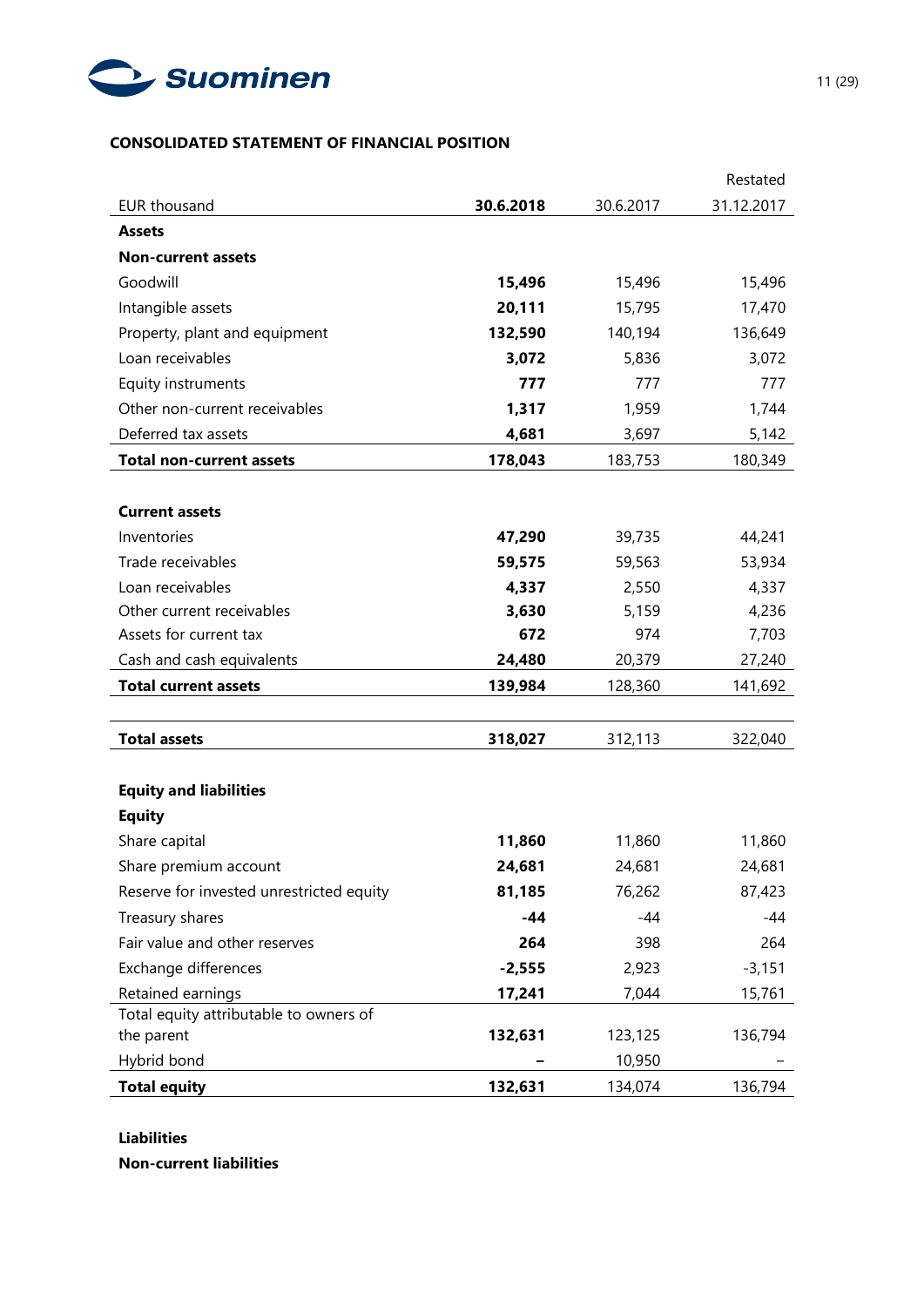

| Deferred tax liabilities                                        | 14,841  | 10,726  | 14,558  |
|-----------------------------------------------------------------|---------|---------|---------|
| Liabilities from defined benefit plans                          | 908     | 988     | 984     |
| Other non-current liabilities                                   | 17      | 706     | 49      |
| Debentures                                                      | 95,736  | 75,000  | 95,192  |
| Other non-current interest-bearing<br>liabilities               | 116     | 9,089   | 162     |
| Total non-current liabilities                                   | 111,617 | 96,510  | 110,945 |
| <b>Current liabilities</b>                                      |         |         |         |
| Current interest-bearing liabilities                            | 10,106  | 16,729  | 15,118  |
| Liabilities for current tax<br>Trade payables and other current | 321     | 2,692   | 32      |
| liabilities                                                     | 63,352  | 62,108  | 59,152  |
| Total current liabilities                                       | 73,780  | 81,529  | 74,302  |
| <b>Total liabilities</b>                                        | 185,397 | 178,039 | 185,247 |
| <b>Total equity and liabilities</b>                             | 318,027 | 312,113 | 322,040 |

## **CONSOLIDATED STATEMENT OF PROFIT OR LOSS**

| <b>EUR thousand</b>               | 4-6/2018 | 4-6/2017    | 1-6/2018   | $1 - 6/2017$ | 1-12/2017  |
|-----------------------------------|----------|-------------|------------|--------------|------------|
| <b>Net sales</b>                  | 109,961  | 112,002     | 216,577    | 224,922      | 425,996    |
| Cost of goods sold                | -99,905  | $-100, 122$ | $-198,674$ | $-199,368$   | $-383,839$ |
| <b>Gross profit</b>               | 10,056   | 11,880      | 17,903     | 25,554       | 42,157     |
| Other operating income            | 571      | 587         | 1,195      | 936          | 1,764      |
| Sales and marketing expenses      | $-1,830$ | $-1,951$    | $-3,610$   | $-3,809$     | $-7,262$   |
| Research and development          | $-1,001$ | $-1,217$    | $-1,809$   | $-2,481$     | $-4,739$   |
| Administration expenses           | $-4,684$ | $-4,936$    | $-9,021$   | $-9,630$     | $-16,861$  |
| Other operating expenses          | $-193$   | 27          | $-191$     | 80           | -59        |
| <b>Operating profit</b>           | 2,919    | 4,391       | 4,466      | 10,649       | 15,000     |
| Net financial expenses            | -507     | $-285$      | $-2,383$   | -442         | $-2,570$   |
| <b>Profit before income taxes</b> | 2,411    | 4,105       | 2,083      | 10,207       | 12,430     |
| Income taxes                      | $-598$   | $-1,988$    | $-642$     | $-3,850$     | 2,048      |
| Profit for the period             | 1,813    | 2,117       | 1,441      | 6,357        | 14,478     |
|                                   |          |             |            |              |            |
| <b>Earnings per share, EUR</b>    |          |             |            |              |            |
| Basic                             | 0.03     | 0.04        | 0.03       | 0.12         | 0.27       |
| Diluted                           | 0.03     | 0.04        | 0.03       | 0.11         | 0.25       |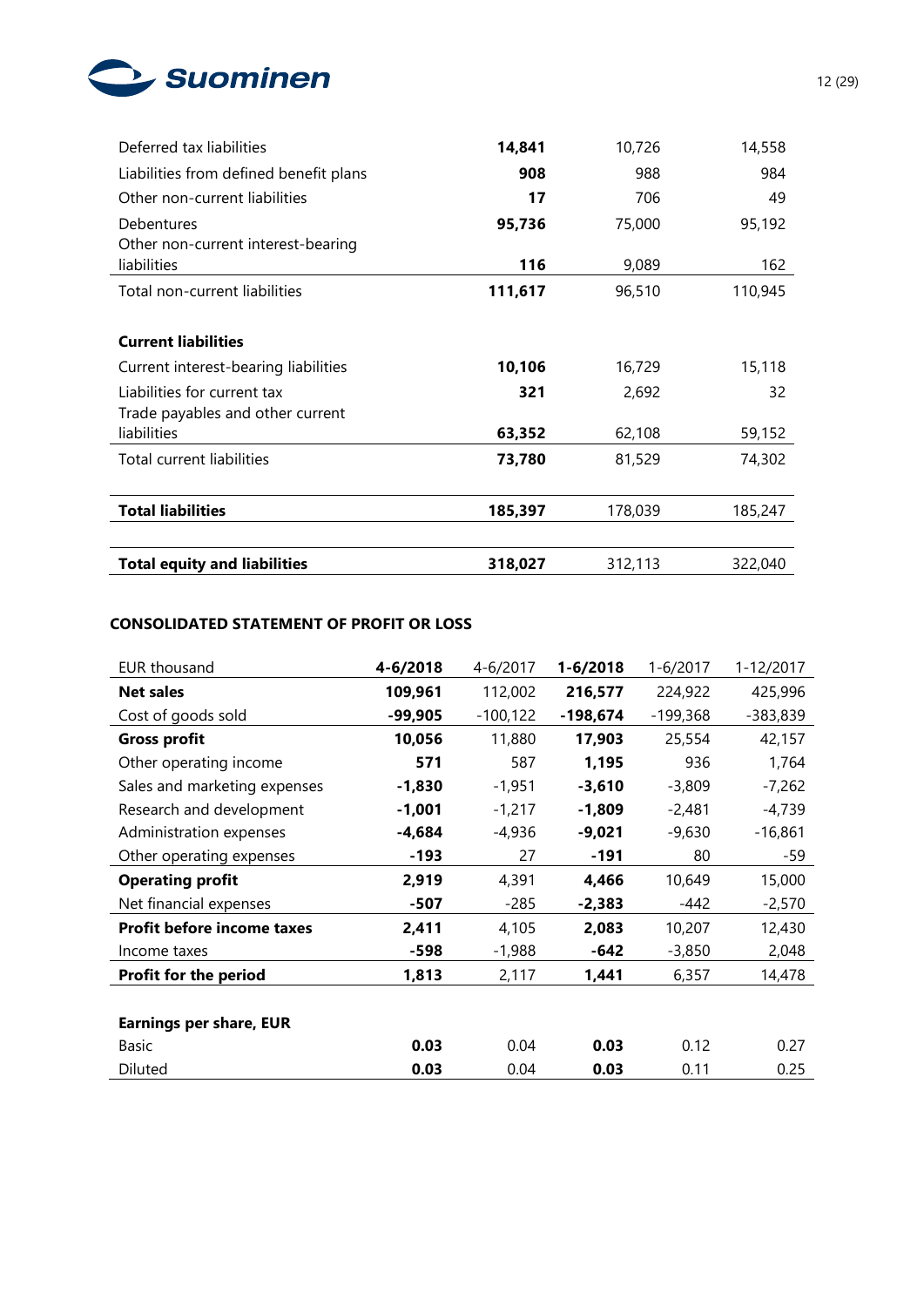

# **CONSOLIDATED STATEMENT OF COMPREHENSIVE INCOME**

|                                                                                               | $4 - 6/$ | $4 - 6/$ | $1 - 6/$ | $1 - 6/$  | $1 - 12/$ |
|-----------------------------------------------------------------------------------------------|----------|----------|----------|-----------|-----------|
| <b>EUR thousand</b>                                                                           | 2018     | 2017     | 2018     | 2017      | 2017      |
| <b>Profit for the period</b>                                                                  | 1,813    | 2,117    | 1,441    | 6,357     | 14,478    |
| Other comprehensive income:                                                                   |          |          |          |           |           |
| Other comprehensive income that will be<br>subsequently reclassified to profit or loss        |          |          |          |           |           |
| Exchange differences                                                                          | 4,210    | $-9,229$ | 871      | $-10,522$ | $-17,083$ |
| Fair value changes of cash flow hedges                                                        |          | 201      |          | 209       | 267       |
| Reclassified to profit or loss                                                                |          | $-21$    |          | $-17$     | 13        |
| Reclassified to property, plant and equipment<br>Income taxes related to other comprehensive  |          | 187      |          | 187       | $-35$     |
| income                                                                                        | $-530$   | 669      | $-275$   | 841       | 1,328     |
| <b>Total</b>                                                                                  | 3,680    | $-8,193$ | 595      | $-9,302$  | $-15,510$ |
| Other comprehensive income that will not<br>be subsequently reclassified to profit or<br>loss |          |          |          |           |           |
| Remeasurements of defined benefit plans<br>Income taxes related to other comprehensive        |          |          |          | 43        | 15        |
| income                                                                                        |          |          |          | $-12$     | -4        |
| <b>Total</b>                                                                                  |          |          |          | 31        | 11        |
| <b>Total other comprehensive income</b>                                                       | 3,680    | $-8,193$ | 595      | $-9,271$  | $-15,500$ |
| Total comprehensive income for the<br>period                                                  | 5,493    | $-6,075$ | 2,036    | $-2,915$  | $-1,022$  |

## **CONSOLIDATED STATEMENT OF CHANGES IN EQUITY**

|                                       |         |         | Reserve for  |          |
|---------------------------------------|---------|---------|--------------|----------|
|                                       |         | Share   | invested     |          |
|                                       | Share   | premium | unrestricted | Treasury |
| EUR thousand                          | capital | account | equity       | shares   |
| <b>Equity 1 January 2018</b>          | 11,860  | 24,681  | 87,423       | -44      |
| Effect of changes in IFRS standards   |         |         |              |          |
| <b>Restated equity 1 January 2018</b> | 11,860  | 24,681  | 87,423       | -44      |
| Profit / loss for the period          |         |         |              |          |
| Other comprehensive income            |         |         |              |          |
| <b>Total comprehensive income</b>     |         |         |              |          |
| Share-based payments                  |         |         |              |          |
| Return of capital                     |         |         | $-6,322$     |          |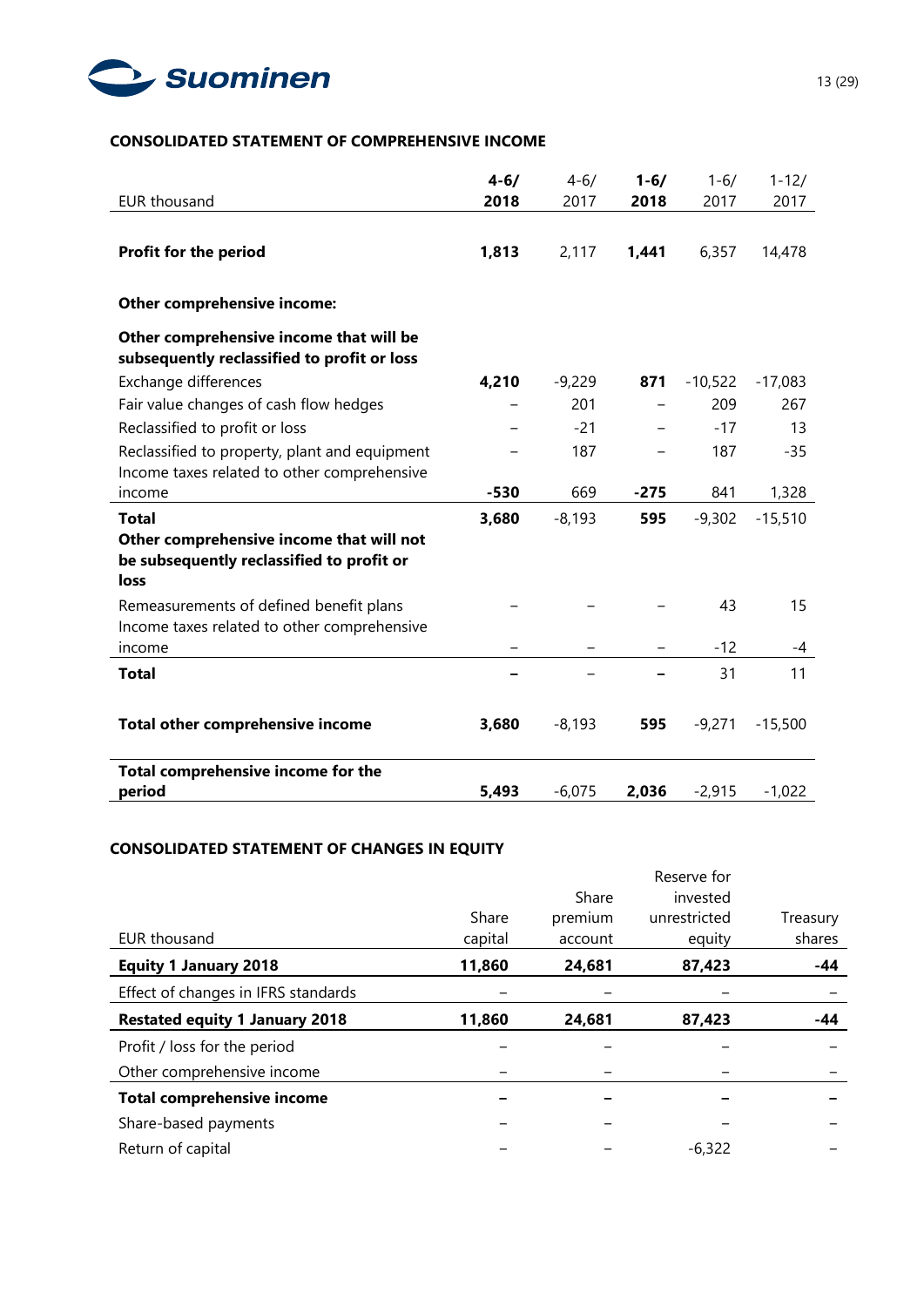

| Conveyance of treasury shares | -      | -      | 84     | -   |
|-------------------------------|--------|--------|--------|-----|
| Equity 30 June 2018           | 11.860 | 24.681 | 81.185 | -44 |

|                                       |             | Fair value |          |              |
|---------------------------------------|-------------|------------|----------|--------------|
|                                       | Exchange    | and other  | Retained |              |
| EUR thousand                          | differences | reserves   | earnings | Total equity |
| <b>Equity 1 January 2018</b>          | $-3,151$    | 264        | 15,084   | 136,117      |
| Effect of changes in IFRS standards   |             |            | 677      | 677          |
| <b>Restated equity 1 January 2018</b> | $-3,151$    | 264        | 15,761   | 136,794      |
| Profit / loss for the period          |             |            | 1,441    | 1,441        |
| Other comprehensive income            | 595         |            |          | 594          |
| <b>Total comprehensive income</b>     | 595         |            | 1,441    | 2,036        |
| Share-based payments                  |             |            | 39       | 39           |
| Return of capital                     |             |            |          | $-6,322$     |
| Conveyance of treasury shares         |             |            |          | 84           |
| Equity 30 June 2018                   | $-2,555$    | 264        | 17,241   | 132,631      |

|                                   |         |         | Reserve for  |          |             |
|-----------------------------------|---------|---------|--------------|----------|-------------|
|                                   |         | Share   | invested     |          |             |
|                                   | Share   | premium | unrestricted | Treasury | Exchange    |
| EUR thousand                      | capital | account | equity       | shares   | differences |
| <b>Equity 1 January 2017</b>      | 11,860  | 24,681  | 70,855       | -44      | 12,613      |
| Profit / loss for the period      |         |         |              |          |             |
| Other comprehensive income        |         |         |              |          | $-9,690$    |
| <b>Total comprehensive income</b> |         |         |              |          | $-9,690$    |
| Share-based payments              |         |         |              |          |             |
| Dividend distribution             |         |         |              |          |             |
| Conveyance of treasury shares     |         |         | 84           |          |             |
| Conversion of hybrid bond         |         |         | 5,323        |          |             |
| Hybrid bond                       |         |         |              |          |             |
| Equity 30 June 2017               | 11,860  | 24,681  | 76,262       | -44      | 2,923       |

| EUR thousand                      | Fair value<br>and other<br>reserves | Retained<br>earnings | Total    | Hybrid<br>bond | Total<br>equity |
|-----------------------------------|-------------------------------------|----------------------|----------|----------------|-----------------|
| <b>Equity 1 January 2017</b>      | 10                                  | 6,324                | 126,300  | 16,525         | 142,824         |
| Profit / loss for the period      |                                     | 6,357                | 6,357    |                | 6,357           |
| Other comprehensive income        | 388                                 | 31,                  | $-9,271$ |                | $-9,271$        |
| <b>Total comprehensive income</b> | 388                                 | 6,388                | $-2,915$ |                | $-2,915$        |
| Share-based payments              |                                     | 230                  | 230      |                | 230             |
| Dividend distribution             |                                     | $-5,585$             | $-5,585$ |                | $-5,585$        |
| Conveyance of treasury shares     |                                     |                      | 84       |                | 84              |
| Conversion of hybrid bond         |                                     |                      | 5,323    | $-5.323$       |                 |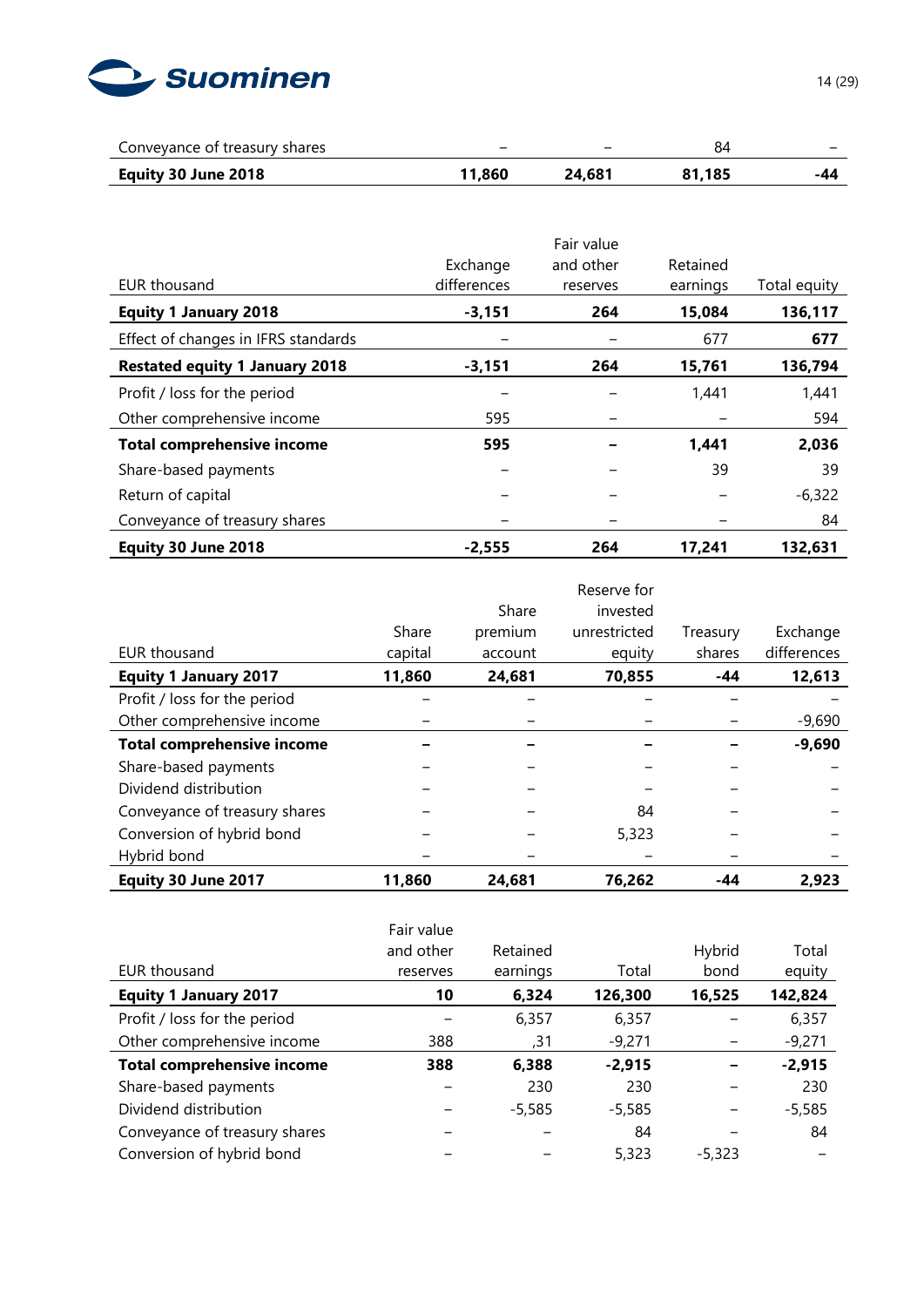

| Hybrid bond                             |         | $-313$  | $-313$       | $-252$   | -564        |
|-----------------------------------------|---------|---------|--------------|----------|-------------|
| Equity 30 June 2017                     | 398     | 7,044   | 123,125      | 10,950   | 134,074     |
|                                         |         |         | Reserve for  |          |             |
|                                         |         | Share   | invested     |          |             |
|                                         | Share   | premium | unrestricted | Treasury | Exchange    |
| <b>EUR thousand</b>                     | capital | account | equity       | shares   | differences |
| <b>Equity 1 January 2017</b>            | 11,860  | 24,681  | 70,855       | -44      | 12,613      |
| Profit / loss for the period            |         |         |              |          |             |
| Other comprehensive income              |         |         |              |          | $-15,764$   |
| <b>Total comprehensive income</b>       |         |         |              |          | $-15,764$   |
| Share-based payments                    |         |         |              |          |             |
| Dividend distribution                   |         |         |              |          |             |
| Conveyance of treasury shares           |         |         | 84           |          |             |
| Conversion of hybrid bond               |         |         | 16,484       |          |             |
| Hybrid bond                             |         |         |              |          |             |
| <b>Equity 31 December 2017</b>          | 11,860  | 24,681  | 87,423       | -44      | $-3,151$    |
| Effect of changes in IFRS standards     |         |         |              |          |             |
| <b>Restated equity 31 December 2017</b> | 11,860  | 24,681  | 87,423       | -44      | $-3,151$    |

|                                         | Fair value |          |           |                          |           |
|-----------------------------------------|------------|----------|-----------|--------------------------|-----------|
|                                         | and other  | Retained |           | Hybrid                   | Total     |
| <b>EUR thousand</b>                     | reserves   | earnings | Total     | bond                     | equity    |
| <b>Equity 1 January 2017</b>            | 10         | 6,324    | 126,300   | 16,525                   | 142,824   |
| Profit / loss for the period            |            | 14,478   | 14,478    |                          | 14,478    |
| Other comprehensive income              | 254        | 11       | $-15,500$ | $\overline{\phantom{0}}$ | $-15,500$ |
| <b>Total comprehensive income</b>       | 254        | 14,489   | $-1,022$  |                          | $-1,022$  |
| Share-based payments                    |            | 338      | 338       |                          | 338       |
| Dividend distribution                   |            | $-5,585$ | $-5,585$  | -                        | $-5,585$  |
| Conveyance of treasury shares           |            |          | 84        |                          | 84        |
| Conversion of hybrid bond               |            |          | 16,484    | $-16,484$                |           |
| Hybrid bond                             |            | $-481$   | -481      | $-41$                    | -522      |
| <b>Equity 31 December 2017</b>          | 264        | 15,084   | 136,117   | -                        | 136,117   |
| Effect of changes in IFRS standards     |            | 677      | 677       |                          | 677       |
| <b>Restated equity 31 December 2017</b> | 264        | 15,761   | 136,794   |                          | 136,794   |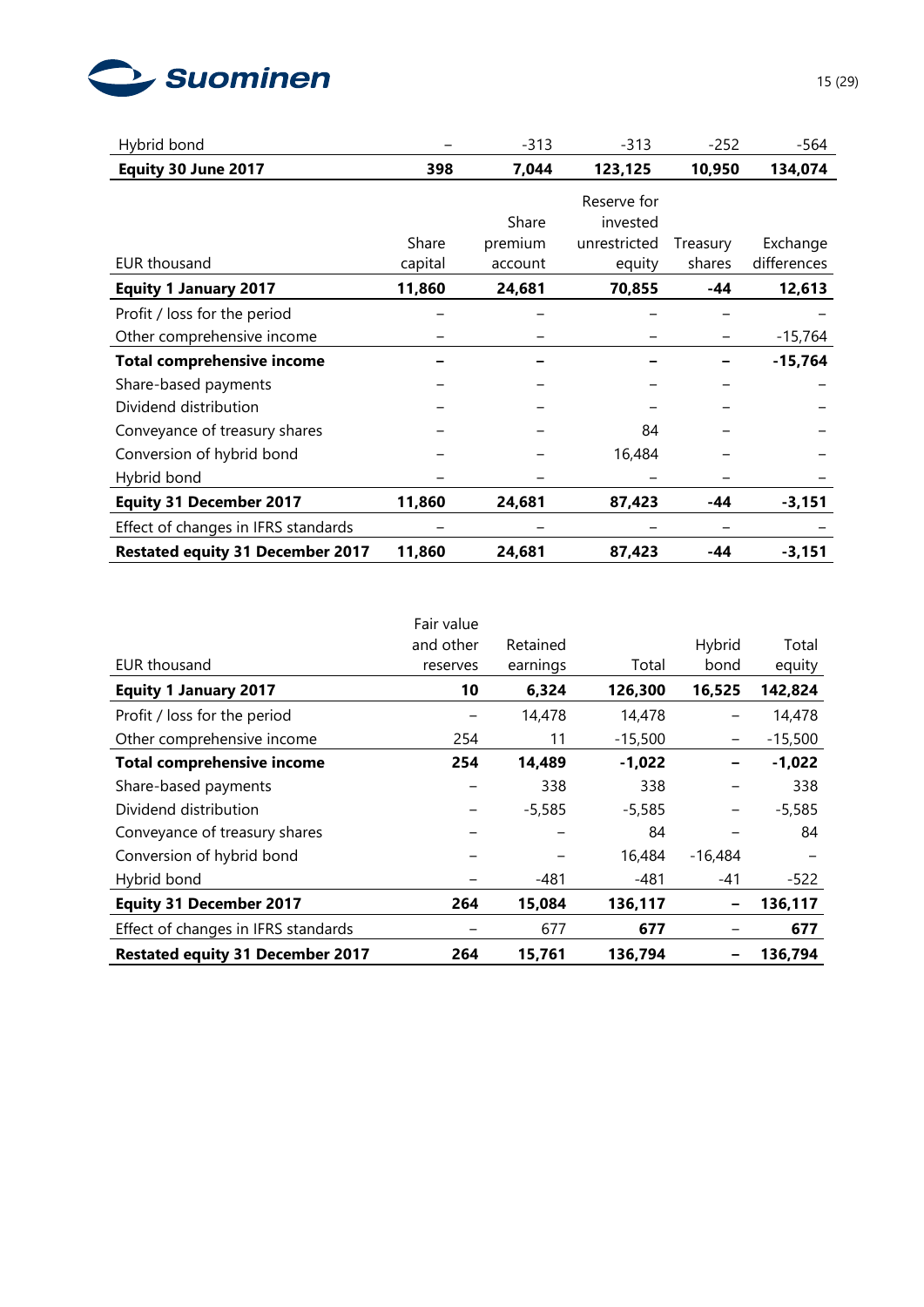

## **CONSOLIDATED STATEMENT OF CASH FLOWS**

| <b>EUR thousand</b>                                      | $1 - 6/2018$ | $1 - 6/2017$ | 1-12/2017 |
|----------------------------------------------------------|--------------|--------------|-----------|
|                                                          |              |              |           |
| <b>Cash flow from operations</b>                         |              |              |           |
| Profit for the period                                    | 1,441        | 6,357        | 14,478    |
| Total adjustments to profit the period                   | 13,767       | 14,558       | 21,069    |
| Cash flow before changes in net working capital          | 15,208       | 20,915       | 35,547    |
| Change in net working capital                            | $-4,707$     | $-2,476$     | $-8,028$  |
| <b>Financial items</b>                                   | $-1,429$     | $-2,369$     | $-5,575$  |
| Income taxes                                             | 6,881        | 252          | 207       |
| <b>Cash flow from operations</b>                         | 15,952       | 16,322       | 22,152    |
|                                                          |              |              |           |
| <b>Cash flow from investments</b>                        |              |              |           |
| Investments in property, plant and equipment and         |              |              |           |
| intangible assets                                        | $-7,146$     | $-23,135$    | $-33,839$ |
| Cash flow from disposed businesses                       | 198          | 287          | 287       |
| Sales proceeds from property, plant and equipment and    |              |              |           |
| intangible assets                                        |              |              | 5         |
| <b>Cash flow from investments</b>                        | $-6,948$     | $-22,848$    | $-33,548$ |
| <b>Cash flow from financing</b>                          |              |              |           |
|                                                          |              |              | 25,730    |
| Drawdown of non-current interest-bearing liabilities     |              |              |           |
| Drawdown of current interest-bearing liabilities         |              | 10,000       | 25,000    |
| Repayment of current interest-bearing liabilities        | $-5,058$     | $-2,220$     | $-27,263$ |
| Repayment in loan receivables                            |              |              | 1,550     |
| Tender and issuance costs of the bonds                   |              |              | $-5,190$  |
| Payment of hybrid bond interest                          |              | -642         | $-642$    |
| Return of capital / dividend distribution                | $-6,322$     | $-5,585$     | $-5,585$  |
| <b>Cash flow from financing</b>                          | $-11,380$    | 1,552        | 13,599    |
|                                                          |              |              |           |
| Change in cash and cash equivalents                      | $-2,376$     | $-6,974$     | 2,203     |
| Cash and cash equivalents at the beginning of the period | 27,240       | 29,522       | 29,522    |
| Effect of changes in exchange rates                      | -384         | $-2,169$     | $-4,485$  |
|                                                          |              |              | 2,203     |
| Change in cash and cash equivalents                      | $-2,376$     | $-6,974$     |           |
| Cash and cash equivalents at the end of the period       | 24,480       | 20,379       | 27,240    |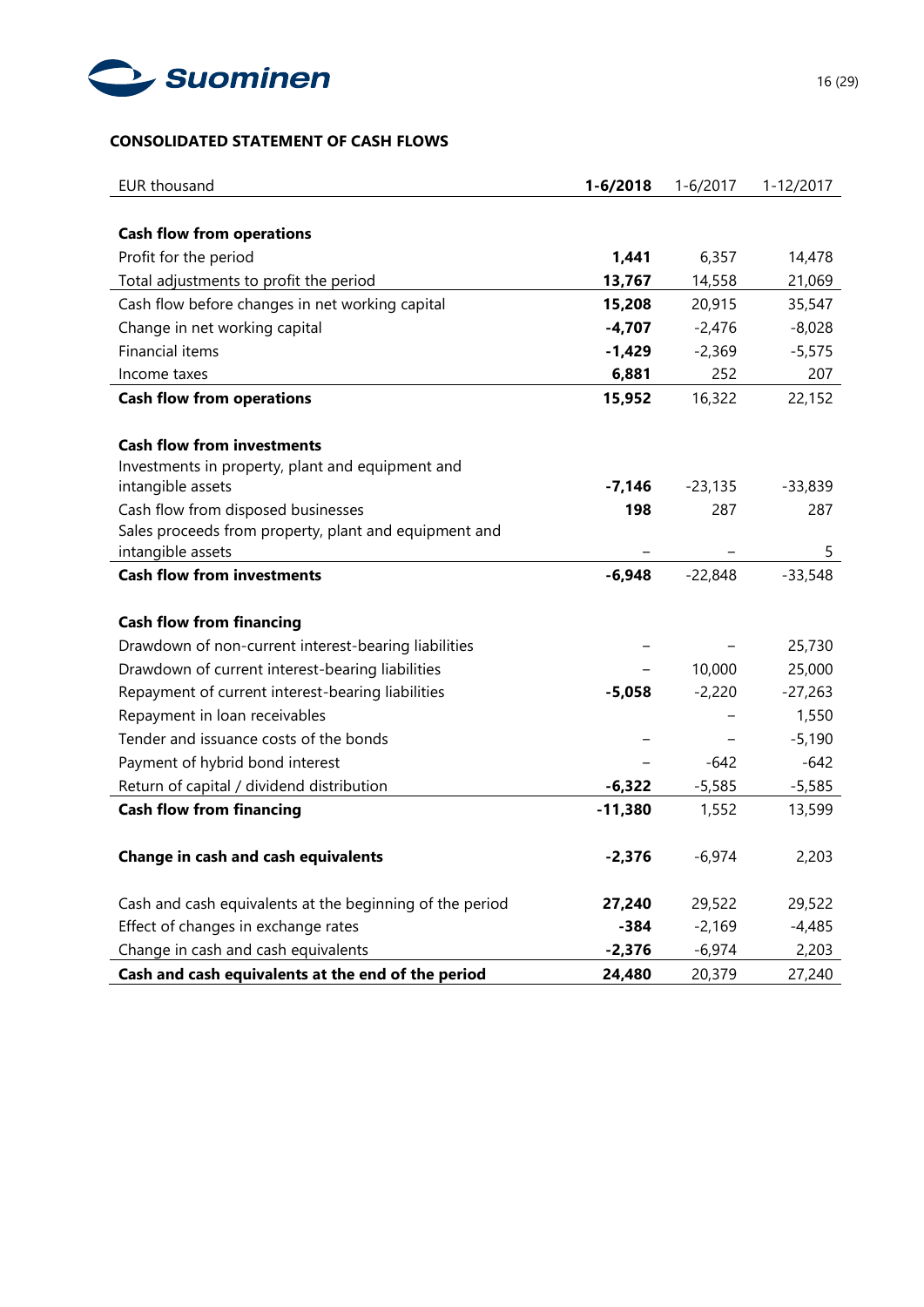

#### **KEY RATIOS**

|                                                                                                  | $4 - 6/$ | $4 - 6/$ | $1 - 6/$   | $1 - 6/$   | $1 - 12/$  |
|--------------------------------------------------------------------------------------------------|----------|----------|------------|------------|------------|
|                                                                                                  | 2018     | 2017     | 2018       | 2017       | 2017       |
| Change in net sales, % *                                                                         | $-1.8$   | 2.9      | $-3.7$     | 5.7        | 2.2        |
| Gross profit, as percentage of net sales, %                                                      | 9.1      | 10.6     | 8.3        | 11.4       | 9.9        |
| Comparable gross profit, as percentage of net                                                    |          |          |            |            |            |
| sales, %                                                                                         | 9.1      | 10.6     | 8.3        | 11.4       | 9.9        |
| Operating profit, as percentage of net sales, %<br>Comparable operating profit, as percentage of | 2.7      | 3.9      | 2.1        | 4.7        | 3.5        |
| net sales, %<br>Net financial items, as percentage of net sales,                                 | 2.7      | 3.9      | 2.1        | 4.7        | 3.5        |
| %<br>Profit before income taxes, as percentage of net                                            | $-0.5$   | $-0.3$   | $-1.1$     | $-0.2$     | $-0.6$     |
| sales, %<br>Profit for the period, as percentage of net sales,                                   | 2.2      | 3.7      | 1.0        | 4.5        | 2.9        |
| %                                                                                                | 1.6      | 1.9      | 0.7        | 2.9        | 3.4        |
| Gross capital expenditure, EUR thousand                                                          | 4,441    | 12,957   | 6,677      | 24,180     | 37,210     |
| Depreciation and amortization, EUR thousand                                                      | 5,124    | 4,556    | 10,123     | 9,207      | 19,349     |
| Return on equity, rolling 12 months, %                                                           |          |          | 7.2        | 9.5        | 10.6       |
| Return on invested capital, rolling 12 months, %                                                 |          |          | 4.1        | 9.7        | 6.6        |
| Equity ratio, %                                                                                  |          |          | 41.7       | 43.0       | 42.5       |
| Gearing, %                                                                                       |          |          | 59.6       | 53.7       | 59.5       |
| Average number of personnel                                                                      |          |          | 670        | 667        | 670        |
| Earnings per share, EUR, basic                                                                   | 0.03     | 0.04     | 0.03       | 0.12       | 0.27       |
| Earnings per share, EUR, diluted                                                                 | 0.03     | 0.04     | 0.03       | 0.11       | 0.25       |
| Cash flow from operations per share, EUR                                                         | 0.19     | 0.19     | 0.28       | 0.31       | 0.39       |
| Equity per share, EUR<br>Number of shares, end of period, excluding                              |          |          | 2.31       | 2.53       | 2.38       |
| treasury shares                                                                                  |          |          | 57,496,249 | 52,918,655 | 57,382,939 |
| Share price, end of period, EUR                                                                  |          |          | 3.40       | 4.95       | 4.42       |
| Share price, period low, EUR                                                                     |          |          | 3.22       | 3.86       | 3.86       |
| Share price, period high, EUR<br>Volume weighted average price during the                        |          |          | 4.60       | 5.22       | 5.22       |
| period, EUR                                                                                      |          |          | 3.82       | 4.47       | 4.53       |
| Market capitalization, EUR million                                                               |          |          | 195.5      | 261.9      | 253.6      |
| Number of traded shares during the period<br>Number of traded shares during the period, %        |          |          | 1,688,315  | 2,838,587  | 5,405,584  |
| of average number of shares                                                                      |          |          | 2.9        | 5.6        | 10.4       |

\* Compared with the corresponding period in the previous year.

31.12.2017 is restated due to application of new IFRS standards and interpretations.

**Interest-bearing net debt, EUR thousand**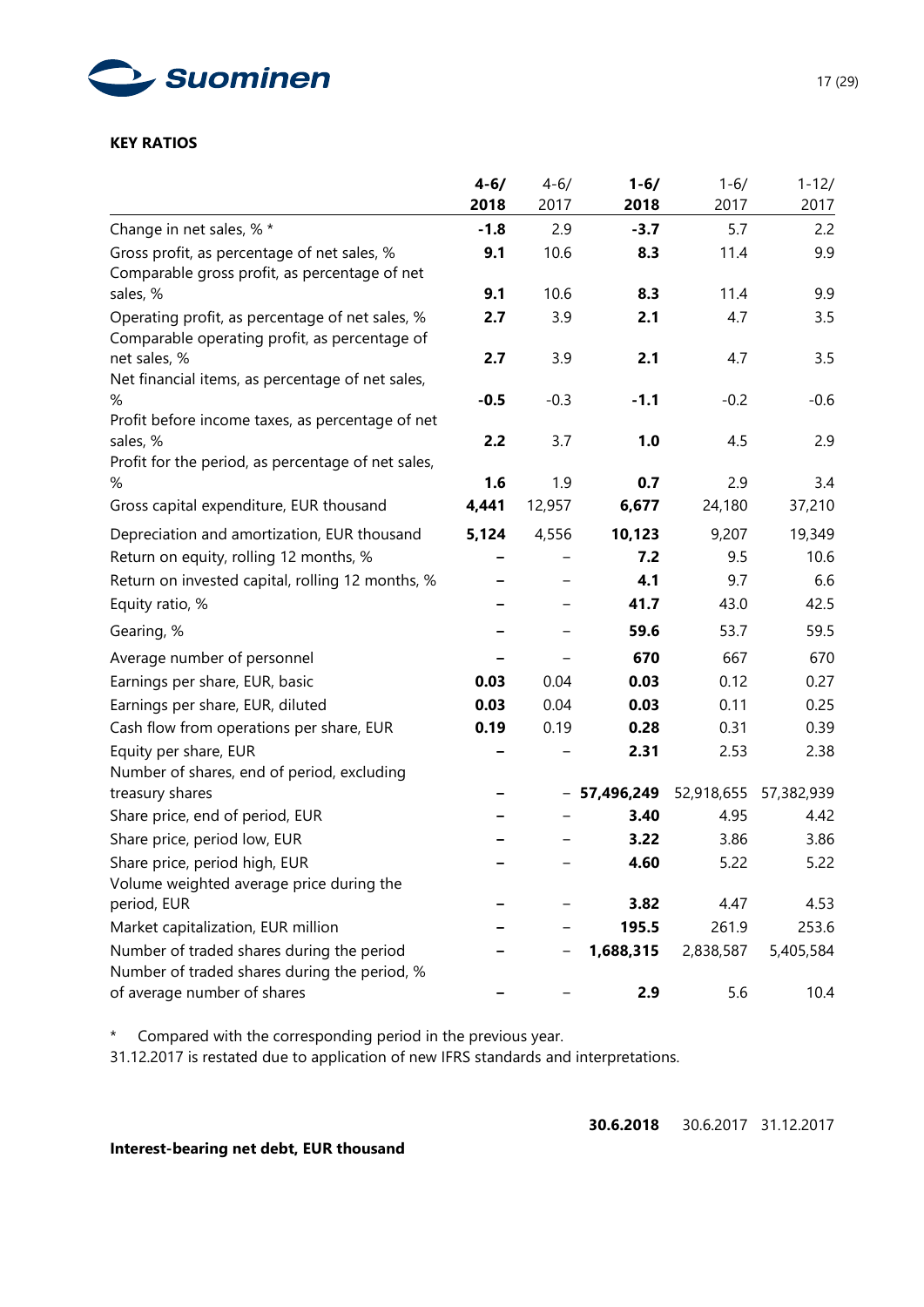

| Non-current interest-bearing liabilities, nominal |           |           |         |
|---------------------------------------------------|-----------|-----------|---------|
| value                                             | 100.846   | 84.089    | 100.892 |
| Current interest-bearing liabilities, nominal     |           |           |         |
| value                                             | 10.106    | 16.729    | 15,118  |
| Interest-bearing receivables and cash and cash    |           |           |         |
| equivalents                                       | $-31.889$ | $-28.765$ | -34,650 |
| Interest-bearing net debt                         | 79,062    | 72,053    | 81,360  |

## **CALCULATION OF KEY RATIOS AND ALTERNATIVE PERFORMANCE MEASURES**

Key ratios per share are either IFRS key ratios (earnings per share) or required by Ordinance of the Ministry of Finance in Finland or alternative performance measures (cash flow from operations per share).

Some of the other key ratios Suominen publishes are alternative performance measures. An alternative performance measure is a key ratio which has not been defined in IFRS standards. Suominen believes that the use of alternative performance measures provides useful information for example to investors regarding the Group's financial and operating performance and makes it easier to make comparisons between the reporting periods.

The link between the components of the key ratios per share and the consolidated financial statements is presented in the consolidated financial statements of 2017. The link between the components of the alternative performance measures and the consolidated financial statements is presented in Suominen's Annual Report for 2017.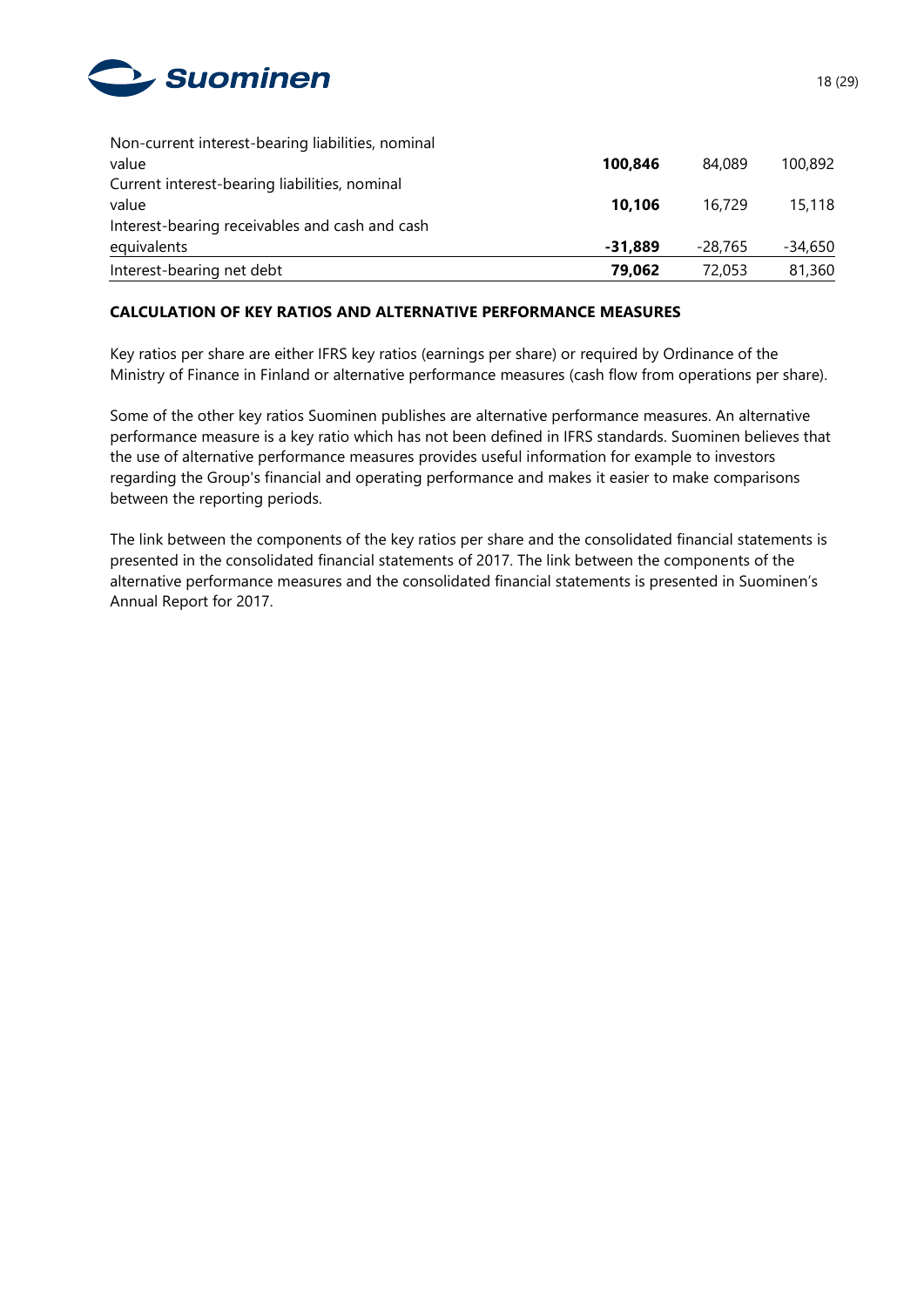

## **Calculation of key ratios per share**

#### **Earnings per share**

| Basic earnings per share (EPS)   |  | Profit for the period adjusted with interest on hybrid bond, net of<br>tax         |  |  |
|----------------------------------|--|------------------------------------------------------------------------------------|--|--|
|                                  |  | Share-issue adjusted average number of shares excluding treasury<br>shares         |  |  |
|                                  |  | Profit for the period                                                              |  |  |
| Diluted earnings per share (EPS) |  | Average diluted share-issue adjusted number of shares excluding<br>treasury shares |  |  |

| EUR thousand                                                                       | 30.6.2018  | 30.6.2017  | 31.12.2017 |
|------------------------------------------------------------------------------------|------------|------------|------------|
| Profit for the period                                                              | 1,441      | 6,357      | 14,478     |
| Interest on hybrid bond net of tax                                                 |            | $-313$     | $-481$     |
| Total                                                                              | 1.441      | 6.044      | 13,997     |
| Average share-issue adjusted number of shares                                      | 57,441,177 | 50,892,795 | 52,145,416 |
|                                                                                    |            |            |            |
| Average diluted share-issue adjusted number<br>of shares excluding treasury shares | 57,523,022 | 57,790,098 | 57,798,395 |

## **Earnings per share**

| <b>EUR</b> |      |                           |                |
|------------|------|---------------------------|----------------|
| Basic      | 0.03 | 12<br>$\sim$<br>1 C<br>U. | $\sim$<br>∪.∠7 |
| Diluted    | 0.03 | -11<br>n.<br>υ.           | 0.25           |

## **Cash flow from operations per share**

|                                        | Cash flow from operations                                                                   |
|----------------------------------------|---------------------------------------------------------------------------------------------|
| Cash flow from operations per<br>share | Share-issue adjusted number of shares excluding treasury shares,<br>end of reporting period |

|                                                                                      | 30.6.2018  | 30.6.2017  | 31.12.2017 |
|--------------------------------------------------------------------------------------|------------|------------|------------|
| Cash flow from operations, EUR thousand                                              | 15,952     | 16,322     | 22,152     |
| Share-issue adjusted number of shares<br>excluding treasury shares, end of reporting |            |            |            |
| period                                                                               | 57,496,249 | 52,918,655 | 57,382,939 |
| Cash flow from operations per share, EUR                                             | 0.28       | በ 31       | 0.39       |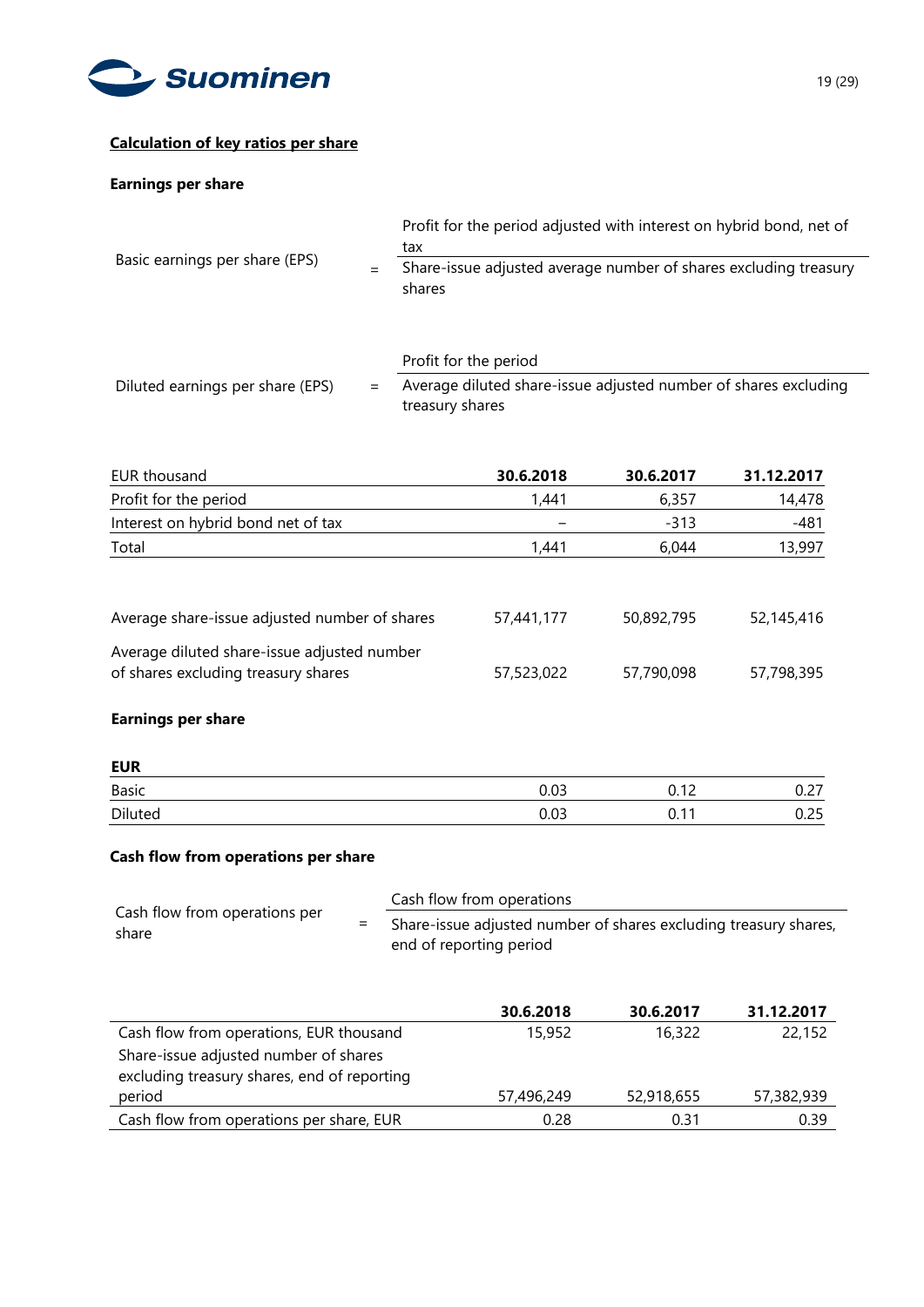

## **Equity per share**

|                  | Total equity                                                                                |
|------------------|---------------------------------------------------------------------------------------------|
| Equity per share | Share-issue adjusted number of shares excluding treasury shares, end of<br>reporting period |

|                                                 |            |            | restated   |
|-------------------------------------------------|------------|------------|------------|
|                                                 | 30.6.2018  | 30.6.2017  | 31.12.2017 |
| Total equity, EUR thousand                      | 132,631    | 134,074    | 136,794    |
| Share-issue adjusted number of shares excluding |            |            |            |
| treasury shares, end of reporting period        | 57,496,249 | 52,918,655 | 57,382,939 |
| Equity per share, EUR                           | 2.31       | 2.53       | 2.38       |

## **Market capitalization**

| Market         | Number of shares at the end of reporting period excluding treasury shares |
|----------------|---------------------------------------------------------------------------|
| capitalization | x share price at the end of period                                        |

|                                                 | 30.6.2018  |            | 30.6.2017 31.12.2017 |
|-------------------------------------------------|------------|------------|----------------------|
| Number of shares at the end of reporting period |            |            |                      |
| excluding treasury shares                       | 57,496,249 | 52,918,655 | 57,382,939           |
| Share price at end of the period, EUR           | 3.40       | 4.95       | 4.42                 |
| Market capitalization, EUR million              | 195.5      | 261.9      | 253.6                |

## **Share turnover**

Share turnover  $=$ The proportion of number of shares traded during the period to weighted average number of shares excluding treasury shares

|                                                    | 30.6.2018  | 30.6.2017  | 31.12.2017 |
|----------------------------------------------------|------------|------------|------------|
| Number of shares traded during the period          | 1,688,315  | 2.838.587  | 5 405 584  |
| Average number of shares excluding treasury shares | 57 441 177 | 50,892,795 | 52,145,416 |
| Share turnover, %                                  | 2 g        | 5.6        | 10.4       |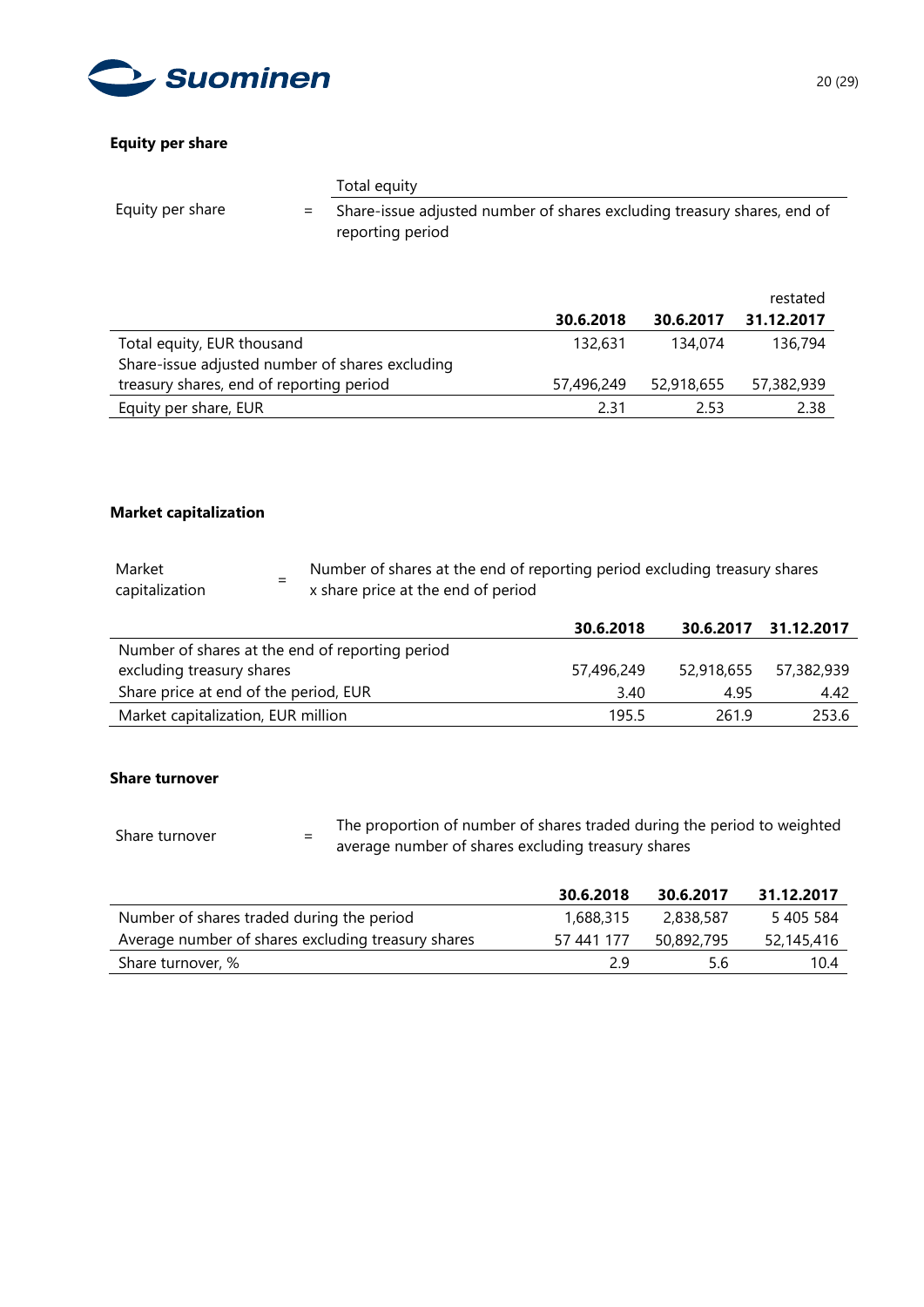

## **Calculation of key ratios and alternative performance measures**

#### **Operating profit and comparable operating profit**

| $=$ Profit before income taxes $+$ net financial expenses                                           |
|-----------------------------------------------------------------------------------------------------|
| Profit before income taxes + net financial expenses, adjusted<br>with items affecting comparability |
|                                                                                                     |

In order to improve the comparability of result between reporting periods, Suominen presents comparable operating profit as an alternative performance measure. Operating profit is adjusted with material items that are considered to affect comparability between reporting periods. These items include, among others, impairment losses or reversals of impairment losses, gains or losses from the sales of property, plant and equipment or intangible assets or other assets and restructuring costs. Suominen did not have any items affecting comparability in 2018 or 2017.

#### **EBITDA**

## EBITDA = EBIT + depreciation, amortization and impairment losses

| EUR thousand                                       | 30.6.2018 | 30.6.2017 | 31.12.2017 |
|----------------------------------------------------|-----------|-----------|------------|
| Operating profit                                   | 4,466     | 10.649    | 15,000     |
| + Depreciation, amortization and impairment losses | 10.123    | 9,207     | 19,349     |
| EBITDA                                             | 14,589    | 19,856    | 34,349     |

#### **Gross capital expenditure**

| EUR thousand                               | 30.6.2018 | 30.6.2017 | 31.12.2017 |
|--------------------------------------------|-----------|-----------|------------|
| Increases in intangible assets             | 3.664     | 3.104     | 6.027      |
| Increases in property, plant and equipment | 3.013     | 21,076    | 31,183     |
| Gross capital expenditure                  | 6.677     | 24,180    | 37,210     |

#### **Interest-bearing net debt**

It is the opinion of Suominen that presenting interest-bearing liabilities not only at amortized cost but also at nominal value gives relevant additional information to the investors.

| Interest-bearing net debt |   | Interest-bearing liabilities at nominal value - interest-bearing |
|---------------------------|---|------------------------------------------------------------------|
|                           | - | receivables - cash and cash equivalents                          |

| EUR thousand                                | 30.6.2018 | 30.6.2017                | 31.12.2017 |
|---------------------------------------------|-----------|--------------------------|------------|
| Interest-bearing liabilities                | 105,958   | 100,818                  | 110.472    |
| Tender and issuance costs of the debentures | 4.994     | $\overline{\phantom{0}}$ | 5,538      |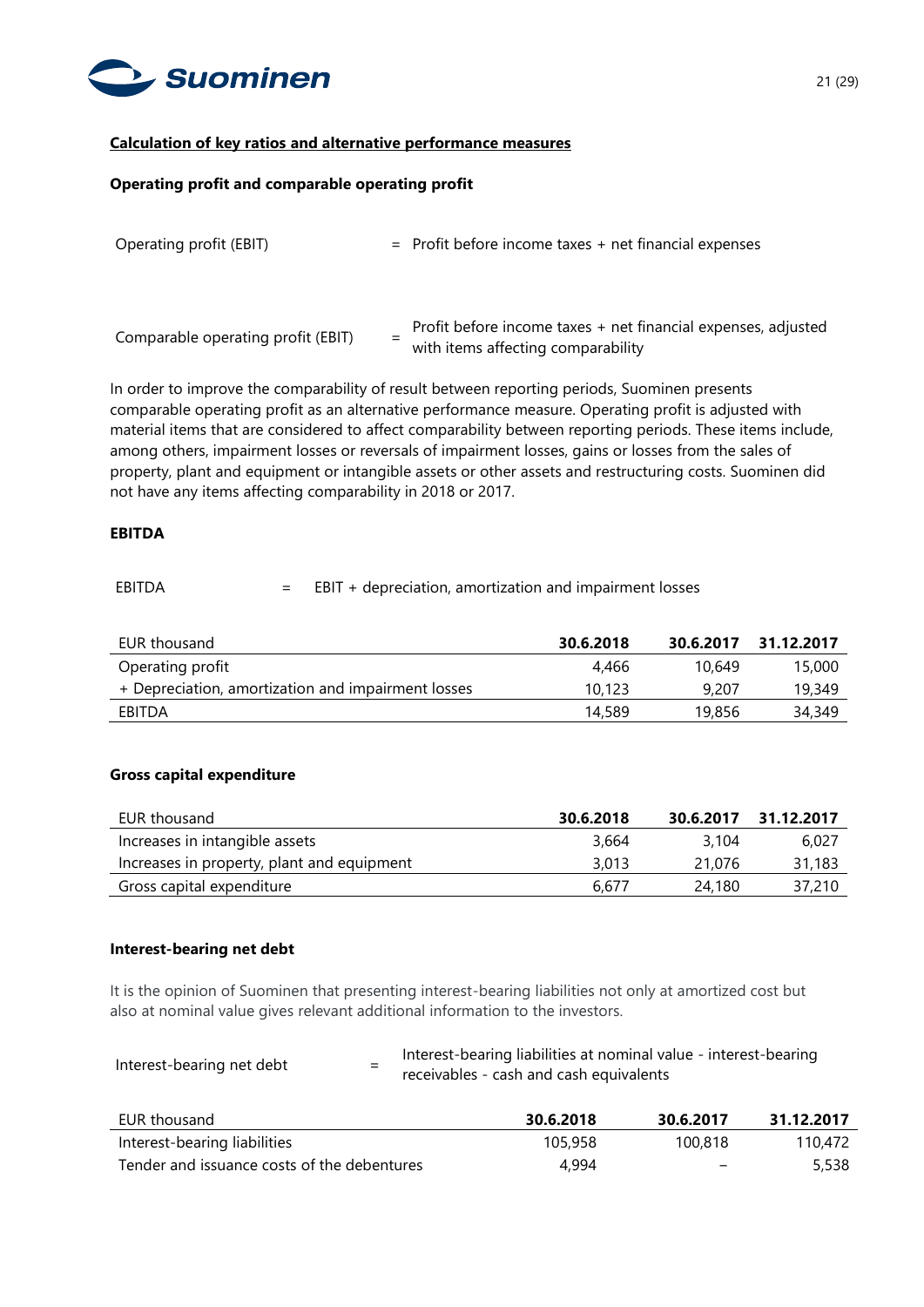

| Interest bearing receivables                  | $-7,409$ | $-8,386$  | $-7,409$  |
|-----------------------------------------------|----------|-----------|-----------|
| Cash and cash equivalents                     | $-24480$ | $-20,379$ | $-27,240$ |
| Interest-bearing net debt                     | 79.062   | 72,053    | 81,361    |
|                                               |          |           |           |
| Interest-bearing liabilities                  | 105,958  | 100,818   | 110,472   |
| Tender and issuance costs of the debentures   | 4,994    |           | 5,538     |
| Nominal value of interest-bearing liabilities | 110,952  | 100,818   | 110,472   |

## **Return on equity (ROE), %**

# Return on equity (ROE),  $% =$  Profit for the reporting period (rolling 12 months) x 100 Total equity (quarterly average)

|                                                             |           |           | restated   |
|-------------------------------------------------------------|-----------|-----------|------------|
| EUR thousand                                                | 30.6.2018 | 30.6.2017 | 31.12.2017 |
| Profit for the reporting period (rolling 12 months)         | 9,562     | 12,930    | 14,478     |
|                                                             |           |           |            |
| Total equity 30 June 2017 / 30 June 2016 / 31 December 2016 | 134,074   | 130,712   | 142,824    |
| Total equity 30 September 2017 / 30 September 2016 / 31     |           |           |            |
| <b>March 2017</b>                                           | 132,564   | 135,186   | 139,902    |
| Total equity 31 December 2017 / 31 December 2016 / 30       |           |           |            |
| June 2017                                                   | 136,794   | 142,824   | 134,074    |
| Total equity 31 March 2018 / 31 March 2017 / 30 September   |           |           |            |
| 2017                                                        | 126,866   | 139,902   | 132,564    |
| Total equity 30 June 2018 / 30 June 2017 / 31 December 2017 | 132,631   | 134,074   | 136,794    |
| Average                                                     | 132,586   | 136,540   | 137,232    |
|                                                             |           |           |            |
| Return on equity (ROE), %                                   | 7.2       | 9.5       | 10.6       |

## **Invested capital**

Invested capital  $=$  Total equity + interest-bearing liabilities

|                              |           |           | restated   |
|------------------------------|-----------|-----------|------------|
| EUR thousand                 | 30.6.2018 | 30.6.2017 | 31.12.2017 |
| Total equity                 | 132,631   | 134,074   | 136,794    |
| Interest-bearing liabilities | 105,958   | 100,818   | 110,472    |
| Invested capital             | 238,589   | 234,892   | 247,266    |

## **Return on invested capital (ROI), %**

Return on invested capital (ROI),  $% =$  Operating profit + financial income (rolling 12 months) x 100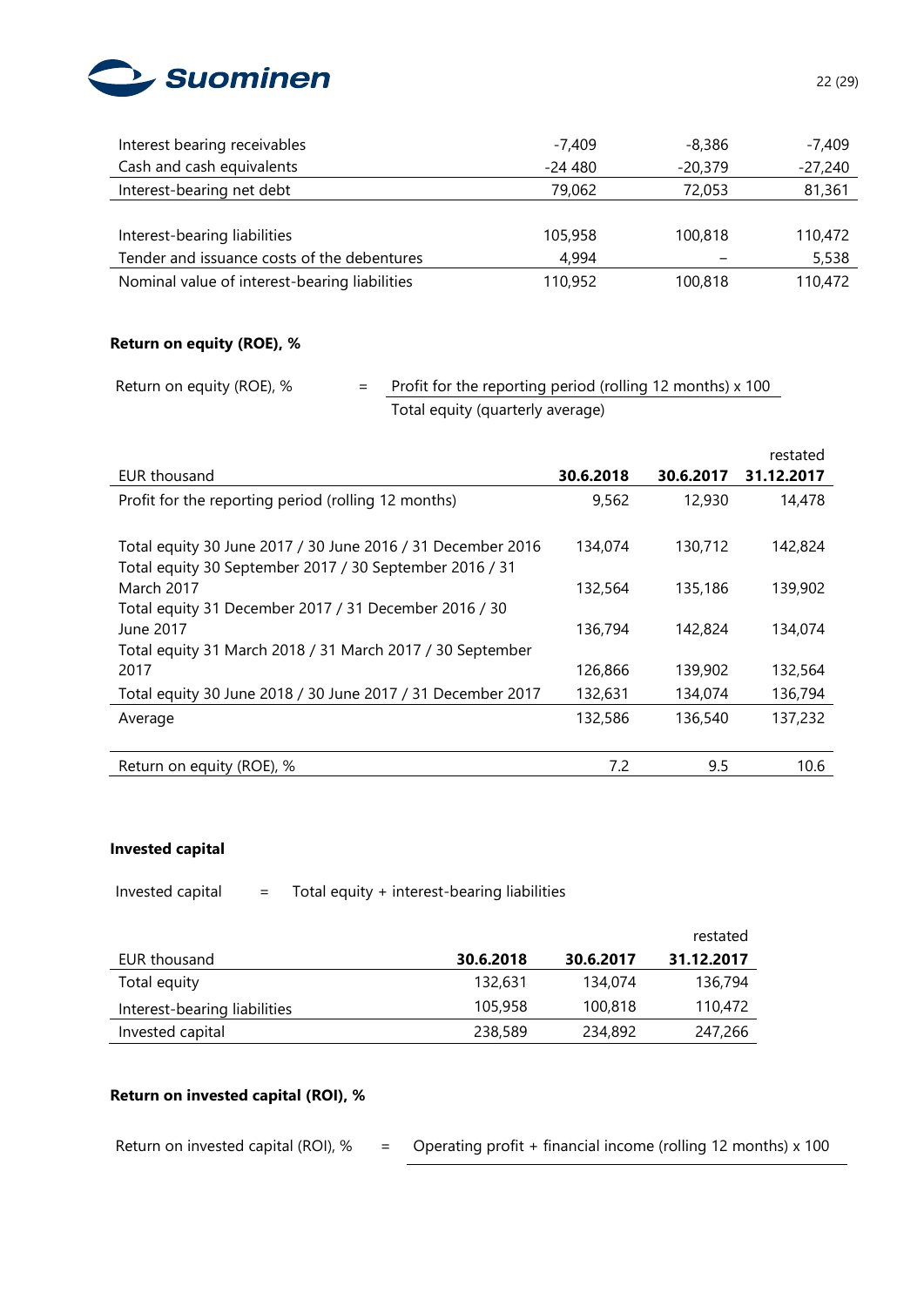

# Invested capital, quarterly average

|                                                   |           |           | restated   |
|---------------------------------------------------|-----------|-----------|------------|
| EUR thousand                                      | 30.6.2018 | 30.6.2017 | 31.12.2017 |
| Operating profit (rolling 12 months)              | 8,817     | 22,067    | 15,000     |
| Financial income (rolling 12 months)              | 780       | 761       | 767        |
| Total                                             | 9,597     | 22,828    | 15,766     |
|                                                   |           |           |            |
| Invested capital 30 June 2017 / 30 June 2016 / 31 |           |           |            |
| December 2016                                     | 234,892   | 227,594   | 237,321    |
| Invested capital 30 September 2017 / 30           |           |           |            |
| September 2016 / 31 March 2017                    | 229,735   | 228,648   | 244,103    |
| Invested capital 31 December 2017 / 31 December   |           |           |            |
| 2016 / 30 June 2017                               | 247,266   | 237,321   | 234,892    |
| Invested capital 31 March 2018 / 31 March 2017 /  |           |           |            |
| 30 September 2017                                 | 232,580   | 244,103   | 229,735    |
| Invested capital 30 June 2018 / 30 June 2017 / 31 |           |           |            |
| December 2017                                     | 238,589   | 234,892   | 247,266    |
| Average                                           | 236,613   | 234,512   | 238,664    |
|                                                   |           |           |            |
| Return on invested capital (ROI), %               | 4.1       | 9.7       | 6.6        |

# **Equity ratio, %**

| Equity ratio, % | Total equity x 100               |
|-----------------|----------------------------------|
|                 | Total assets - advances received |

|                   |           |           | restated   |
|-------------------|-----------|-----------|------------|
| EUR thousand      | 30.6.2018 | 30.6.2017 | 31.12.2017 |
| Total equity      | 132,631   | 134,074   | 136,794    |
| Total assets      | 318,027   | 312,113   | 322,040    |
| Advances received | -51       | $-21$     | -8         |
|                   | 317,977   | 312,092   | 322,033    |
| Equity ratio, %   | 41.7      | 43.0      | 42.5       |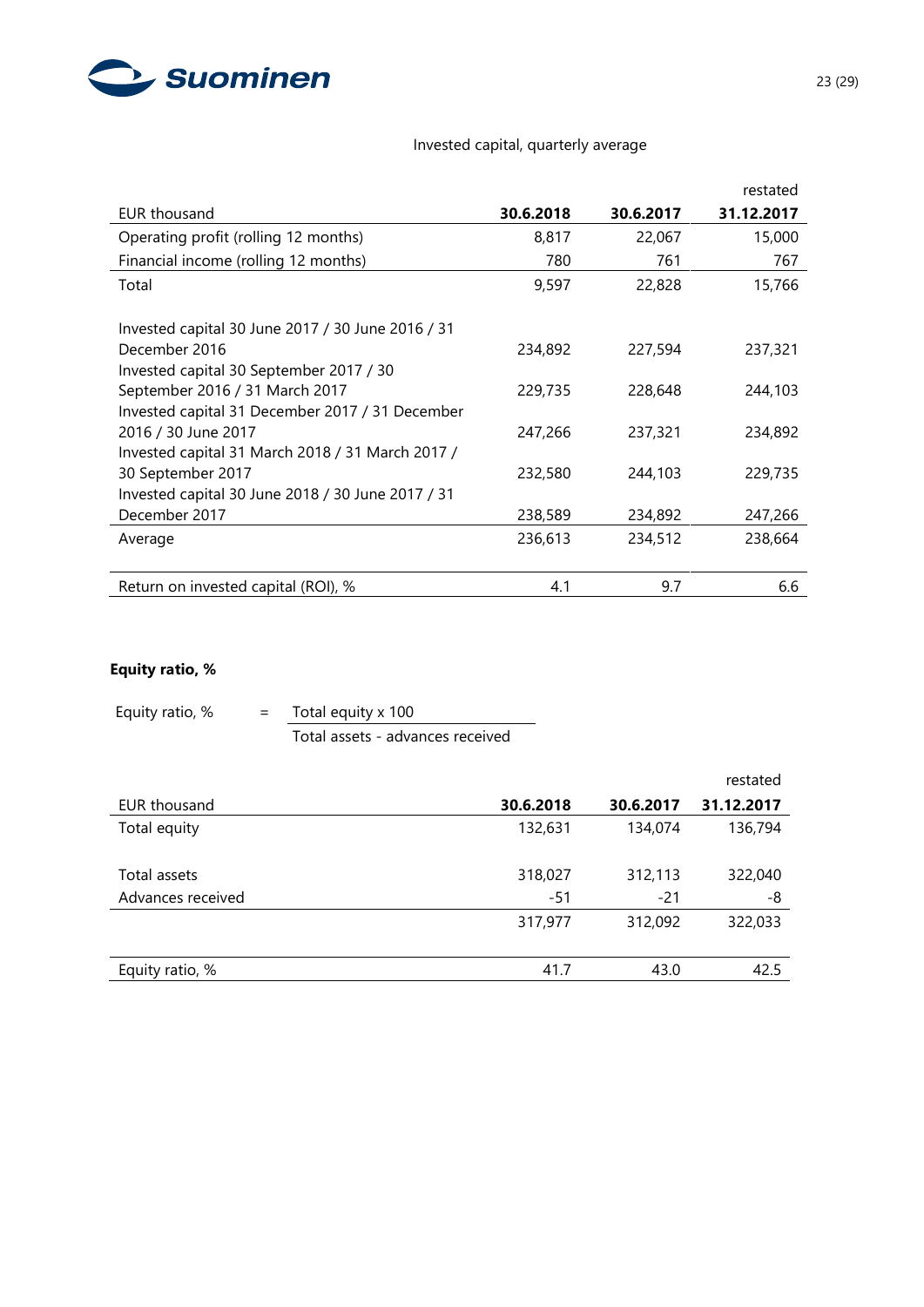

## **Gearing, %**

Gearing,  $% = \frac{Interest-bearing net debt \times 100}{T}$ Total equity

|                           |           |           | restated   |
|---------------------------|-----------|-----------|------------|
| EUR thousand              | 30.6.2018 | 30.6.2017 | 31.12.2017 |
| Interest-bearing net debt | 79.062    | 72,053    | 81,361     |
| Total equity              | 132,631   | 134,074   | 136,794    |
| Gearing, %                | 59.6      | 53.7      | 59.5       |

## **NET SALES BY GEOGRAPHICAL MARKET AREA**

| EUR thousand            | $1 - 6/2018$ | 1-6/2017 | 1-12/2017 |
|-------------------------|--------------|----------|-----------|
| Finland                 | 1.349        | 1,288    | 2,510     |
| Rest of Europe          | 80,177       | 81.655   | 160.817   |
| North and South America | 130,531      | 136,163  | 252,176   |
| Rest of the world       | 4,521        | 5,817    | 10,494    |
| Total                   | 216,577      | 224,922  | 425,996   |

## **QUARTERLY SALES DEVELOPMENT BY BUSINESS AREA**

|                                  |         | 2018    |           |         | 2017    |         |
|----------------------------------|---------|---------|-----------|---------|---------|---------|
| EUR thousand                     | $4 - 6$ | $1 - 3$ | $10 - 12$ | 7-9     | 4-6     | $1 - 3$ |
| Convenience                      | 99,947  | 97,481  | 90.737    | 92,999  | 102,976 | 101,850 |
| Care                             | 9,962   | 9,152   | 8.031     | 9,294   | 9.072   | 11,084  |
| Unallocated exchange differences | 52      | $-17$   | $-74$     | 87      | -46     | $-14$   |
| Total                            | 109,961 | 106,616 | 98,694    | 102,380 | 112,002 | 112,920 |

## **QUARTERLY DEVELOPMENT**

|                               | 2018    |          |           | 2017     |         |         |  |
|-------------------------------|---------|----------|-----------|----------|---------|---------|--|
| EUR thousand                  | 4-6     | $1 - 3$  | $10 - 12$ | 7-9      | $4 - 6$ | $1 - 3$ |  |
| Net sales                     | 109,961 | 106,616  | 98,694    | 102,380  | 112,002 | 112,920 |  |
| Comparable operating profit   | 2,919   | 1,548    | $-267$    | 4,618    | 4,391   | 6,258   |  |
| as % of net sales             | 2.7     | 1.5      | $-0.3$    | 4.5      | 3.9     | 5.5     |  |
| Items affecting comparability |         | -        |           |          |         |         |  |
| Operating profit              | 2,919   | 1,548    | $-267$    | 4,618    | 4,391   | 6,258   |  |
| as % of net sales             | 2.7     | $1.5\,$  | $-0.3$    | 4.5      | 3.9     | 5.5     |  |
| Net financial items           | $-507$  | $-1,876$ | $-988$    | $-1,139$ | $-285$  | $-157$  |  |
| Profit before income taxes    | 2,411   | $-328$   | $-1,256$  | 3,478    | 4,105   | 6,102   |  |
| as % of net sales             | 2.2     | $-0.3$   | $-1.3$    | 3.4      | 3.7     | 5.4     |  |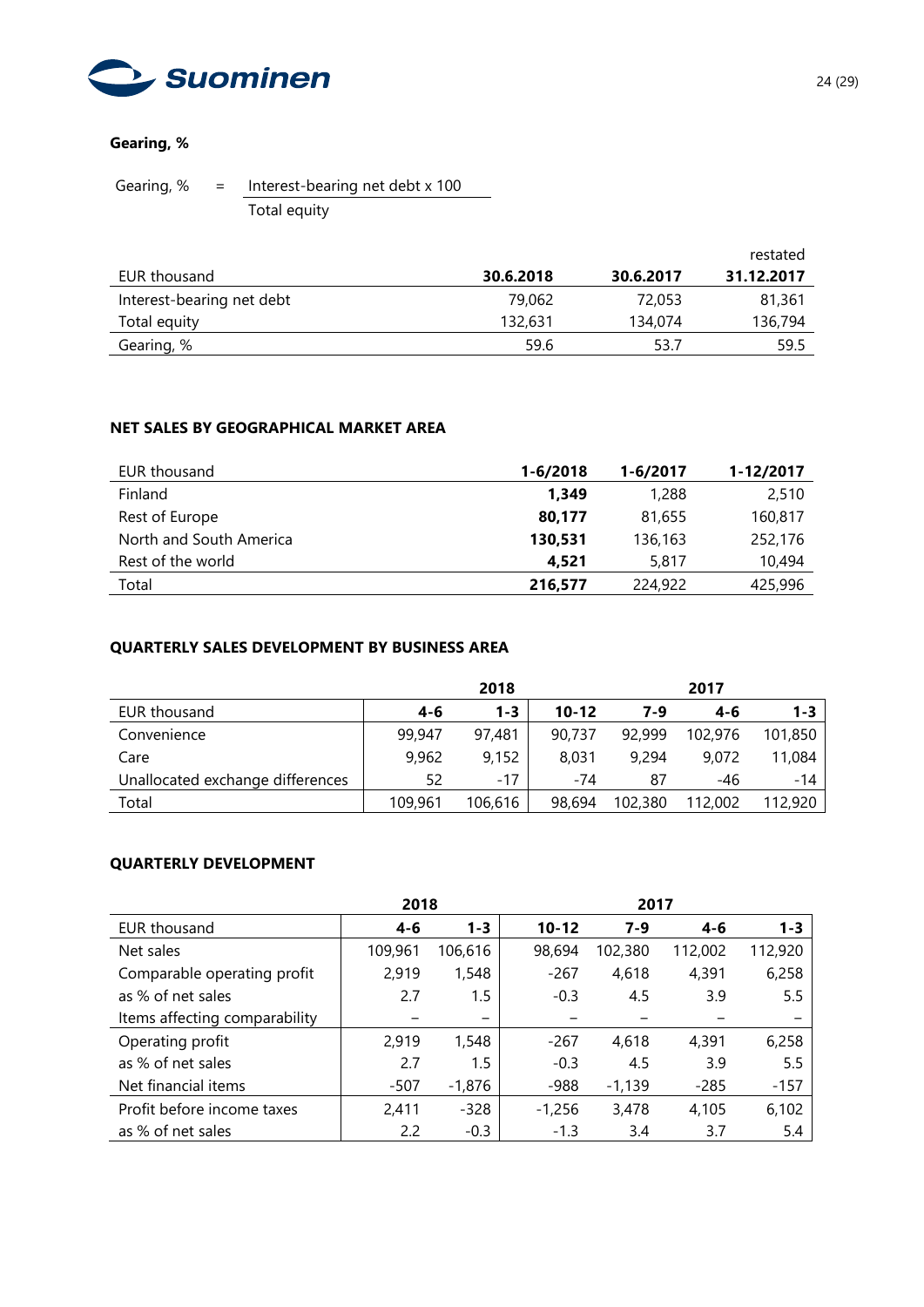

#### **RELATED PARTY INFORMATION**

The related parties of Suominen include the members of the Board of Directors, President & CEO and the members of the Corporate Executive Team as well as their family members and their controlled companies. In addition, shareholders who have a significant influence in Suominen through share ownership are included in related parties. Suominen has no associated companies.

In its transactions with related parties Suominen follows the same commercial terms as in transactions with third parties.

The Annual General Meeting held on 15 March 2018 resolved that 40% of the annual remuneration for the Board of Directors is paid in Suominen Corporation's shares. The number of shares transferred to the members of the Board of Directors as their remuneration payable in shares for 2018 was 23,742 shares. The shares were transferred on 1 June 2018 and the value of the transferred shares totaled EUR 83,788, or approximately EUR 3.53 per share.

Other salaries paid to the related parties, excluding share-based payments, during the first half of 2018 amounted to EUR 861 thousand, obligatory pension payments to EUR 88 thousand, voluntary pension payments to EUR 60 thousand and accruals based on the non-vested share-based incentive plans were EUR 276 thousand.

During the review period in total 70,066 shares in Suominen were transferred to related parties in accordance with the terms of the vested share-based incentive plans. In total 14,182 shares were transferred to the President & CEO and 55,884 shares to other members of the Corporate Executive Team. In accordance with the terms of plan, part of the reward was a cash payment to cover related income taxes. The fair value of the shares and the cash part of the reward was EUR 545 thousand at the date when the shares were transferred.

|                            | 30.6.2018 |            | 30.6.2017 |            | 31.12.2017 |            |
|----------------------------|-----------|------------|-----------|------------|------------|------------|
|                            | Property, |            | Property, |            | Property,  |            |
|                            | plant and | Intangible | plant and | Intangible | plant and  | Intangible |
| EUR thousands              | equipment | assets     | equipment | assets     | equipment  | assets     |
| Carrying amount at the     |           |            |           |            |            |            |
| beginning of the period    | 136,649   | 17,470     | 135,510   | 14,133     | 135,510    | 14,133     |
| Capital expenditure        | 3,013     | 3,664      | 21,076    | 3,104      | 31,183     | 6,027      |
| <b>Disposals</b>           |           |            |           | $-36$      |            | $-36$      |
| Depreciation, amortization |           |            |           |            |            |            |
| and impairment losses      | $-9,135$  | -988       | $-7,929$  | $-1,278$   | $-16,857$  | $-2,493$   |
| Exchange differences and   |           |            |           |            |            |            |
| other changes              | 2,063     | $-35$      | $-8,463$  | $-129$     | $-13,187$  | $-161$     |
| Carrying amount at the     |           |            |           |            |            |            |
| end of the period          | 132,591   | 20,111     | 140,195   | 15,795     | 136,649    | 17,470     |

## **CHANGES IN PROPERTY, PLANT AND EQUIPMENT AND INTANGIBLE ASSETS**

Goodwill is not included in intangible assets.

## **CHANGES IN INTEREST-BEARING LIABILITIES**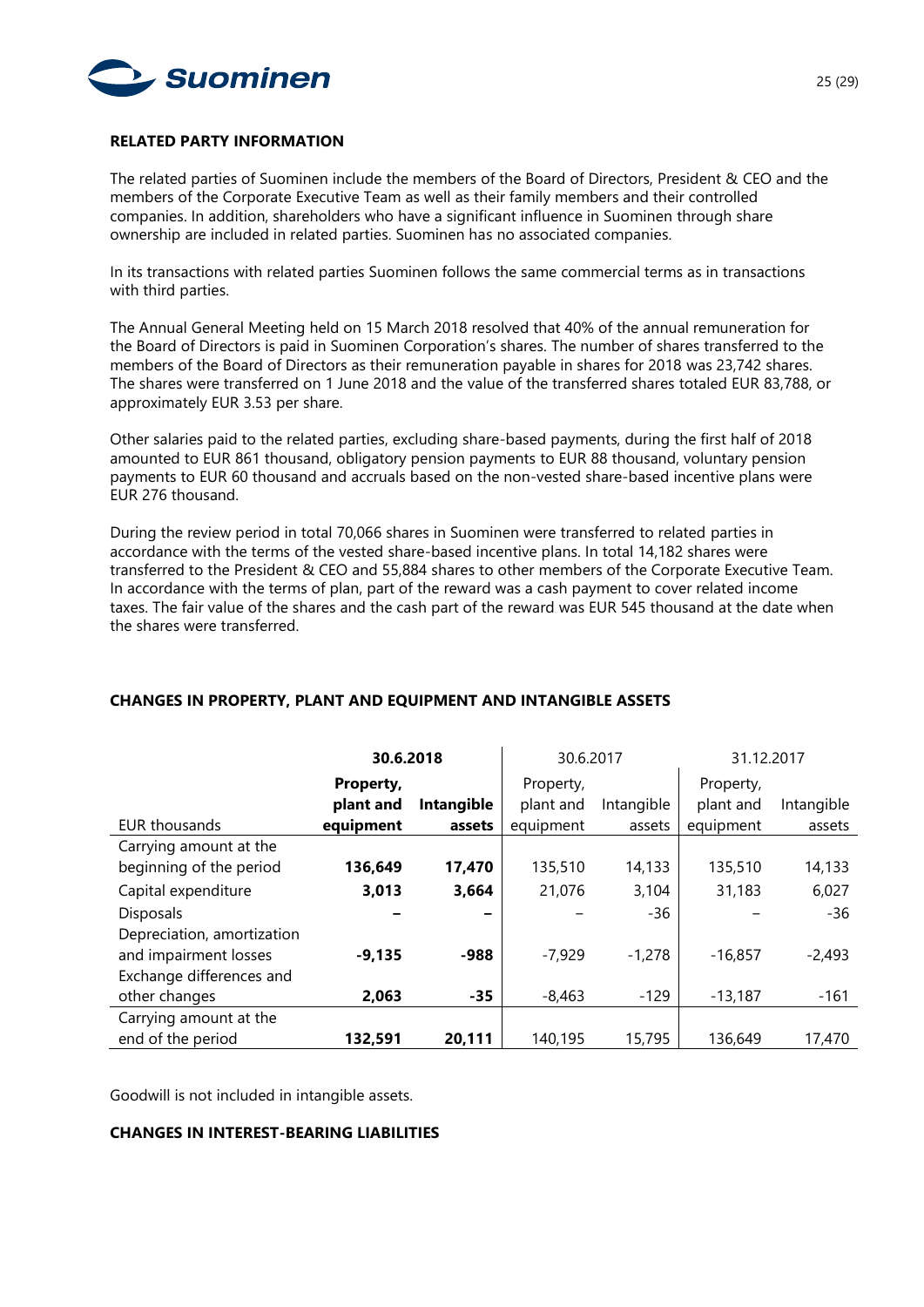

|                                                                   | $1 - 6/$ | $1 - 6/$ | $1 - 12/$ |
|-------------------------------------------------------------------|----------|----------|-----------|
| <b>EUR thousand</b>                                               | 2018     | 2017     | 2017      |
| Total interest-bearing liabilities at the beginning of the period | 110,472  | 94,497   | 94,497    |
|                                                                   |          |          |           |
| Current liabilities at the beginning of the period                | 15,118   | 7,923    | 7,923     |
| Repayment of current liabilities, cash flow items                 | $-5,058$ | $-2,220$ | $-27,264$ |
| Drawdown of current liabilities, cash flow items                  |          | 10,000   | 25,000    |
| Reclassification from non-current liabilities                     | 46       | 1,568    | 11,412    |
| Exchange rate difference                                          |          | $-543$   | $-1,953$  |
| Current liabilities at the end of the period                      | 10,106   | 16,728   | 15,118    |
|                                                                   |          |          |           |
| Non-current liabilities at the beginning of the period            | 162      | 11,574   | 11,574    |
| Reclassification to current liabilities                           | $-46$    | $-1,568$ | $-11,412$ |
| Exchange rate difference                                          |          | $-917$   |           |
| Non-current liabilities at the end of the period                  | 116      | 9,089    | 162       |
|                                                                   |          |          |           |
| Debentures at the beginning of the period                         | 95,192   | 75,000   | 75,000    |
| Issuance of the new debenture bond, cash flow items               |          |          | 25,730    |
| Periodization of debenture to amortized cost, non-cash flow items | 544      |          | $-348$    |
| Tender and issuance costs of the debentures, cash flow items      |          |          | $-5,190$  |
| Debentures at the end of the period                               | 95,736   | 75,000   | 95,192    |
|                                                                   |          |          |           |
| Total interest-bearing liabilities at the end of the period       | 105,958  | 100,817  | 110,472   |

## **CONTINGENT LIABILITIES**

| EUR thousands                                                       | 30.6.2018 | 30.6.2017 | 31.12.2017 |
|---------------------------------------------------------------------|-----------|-----------|------------|
| <b>Other commitments</b><br>Operating leases                        | 15,876    | 8,735     | 8,614      |
| Contractual commitments to acquire<br>property, plant and equipment | 2,255     | 2,620     | 86         |
| <b>Guarantees</b>                                                   |           |           |            |
| On own behalf                                                       | 10,880    | 12,322    | 9,865      |
| Other own commitments                                               | 3,178     | 3,780     | 3,484      |
| <b>Total</b>                                                        | 14,058    | 16,103    | 13,349     |

## **NOMINAL AND FAIR VALUES OF DERIVATIVE INSTRUMENTS**

|                              | 30.6.2018 |       | 30.6.2017 |       | 31.12.2017 |       |
|------------------------------|-----------|-------|-----------|-------|------------|-------|
|                              | Nominal   | Fair  | Nominal   | Fair  | Nominal    | Fair  |
| EUR thousand                 | value     | value | value     | value | value      | value |
| Currency forward contracts   |           |       |           |       |            |       |
| Hedge accounting applied     |           | -     | 1.977     | 111   |            |       |
| Hedge accounting not applied | 12,524    | $-37$ | 2,892     | 19    | 1,334      | 24    |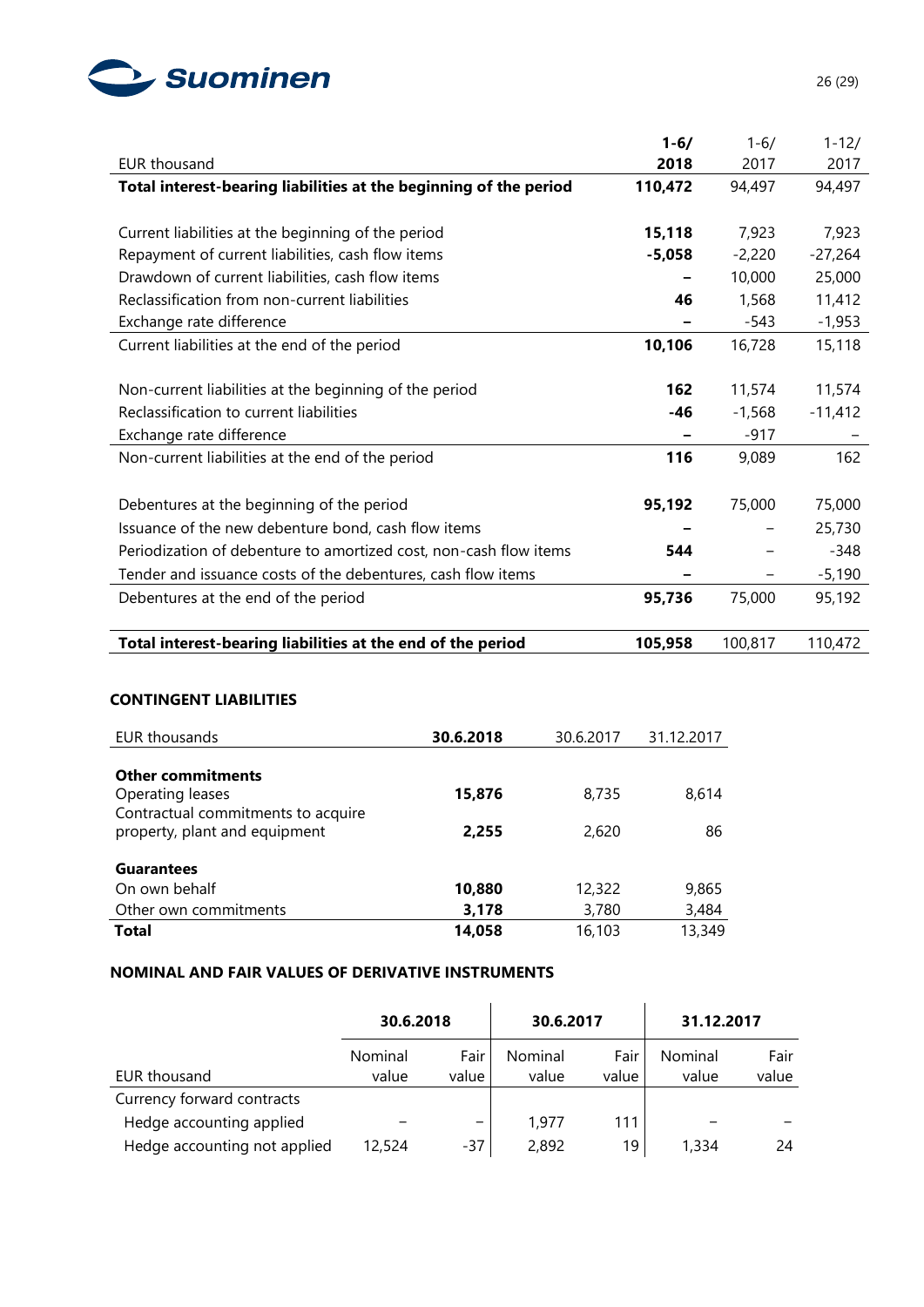

| Electricity derivatives  |                          |     |  |  |
|--------------------------|--------------------------|-----|--|--|
| Hedge accounting applied | $\overline{\phantom{0}}$ | 300 |  |  |

## **FINANCIAL ASSETS BY CATEGORY**

a. Fair value through profit or loss

- b. Financial assets at amortized cost
- c. Financial assets at fair value through other comprehensive income
- d. Derivatives, hedge accounting applied
- e. Carrying amount
- f. Fair value

|                                             | <b>Classification</b>    |        |     |    |        |        |
|---------------------------------------------|--------------------------|--------|-----|----|--------|--------|
| EUR thousand                                | a.                       | b.     | c.  | d. | e.     | f.     |
| Equity instruments                          | 347                      |        | 429 |    | 777    | 777    |
| Other non-current receivables               |                          |        |     |    |        |        |
| Loan receivables                            | 4,337                    | 3,072  |     |    | 7,409  | 7,409  |
| Trade receivables                           | $\overline{\phantom{0}}$ | 59,575 |     |    | 59,575 | 59,575 |
| Derivatives                                 |                          |        |     |    |        |        |
| Interest and other financial<br>receivables |                          | 847    |     |    | 847    | 847    |
| Cash and cash equivalents                   |                          | 24,480 |     |    | 24,480 | 24,480 |
| <b>Total 30.6.2018</b>                      | 4,685                    | 87,973 | 429 |    | 93,087 | 93,087 |

| EUR thousand                                | а.                       | b.     | c.  | d. | e.     | f.     |
|---------------------------------------------|--------------------------|--------|-----|----|--------|--------|
| Equity instruments                          | 347                      |        | 429 |    | 777    | 777    |
| Other non-current receivables               | 214                      |        |     |    | 214    | 214    |
| Loan receivables                            | 4,337                    | 3.072  |     |    | 7,409  | 7,409  |
| Trade receivables                           | $\overline{\phantom{m}}$ | 53,934 |     |    | 53,934 | 53,934 |
| Derivatives                                 | 24                       |        |     |    | 24     | 24     |
| Interest and other financial<br>receivables |                          | 670    |     |    | 670    | 670    |
| Cash and cash equivalents                   |                          | 27,240 |     |    | 27,240 | 27,240 |
| <b>Total 31.12.2017</b>                     | 4.923                    | 84,916 | 429 |    | 90,268 | 90,268 |

The figures for 31.12.2017 have been reclassified and restated to reflect the effects of applying IFRS 9 and IFRS 15.

Principles in estimating fair value of financial assets for 2018 are the same as those used for preparing the consolidated financial statements for 2017 with the exception of certain loan receivables, which are under IFRS 9 measured at fair value through profit and loss (previously at amortized cost).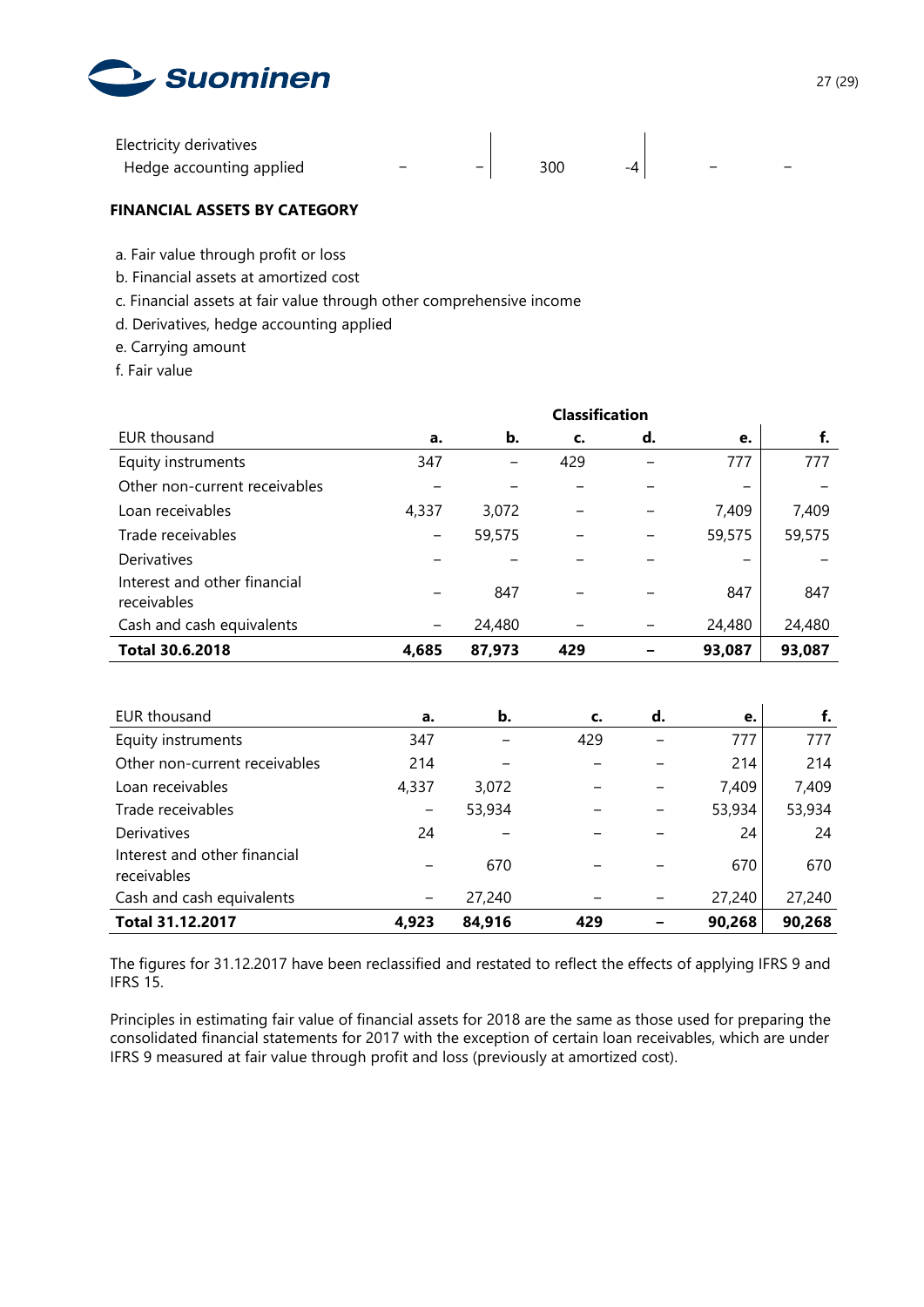

## **FINANCIAL LIABILITIES**

|                                          | 30.6.2018       |                   |                | 31.12.2017 |         |         |
|------------------------------------------|-----------------|-------------------|----------------|------------|---------|---------|
|                                          | <b>Carrying</b> |                   | <b>Nominal</b> | Carrying   | Fair    | Nominal |
| <b>EUR thousand</b>                      | amount          | <b>Fair value</b> | value          | amount     | value   | value   |
| <b>Non-current financial liabilities</b> |                 |                   |                |            |         |         |
|                                          |                 |                   |                |            |         |         |
| Debentures                               | 95,736          | 102,313           | 100,730        | 95,192     | 102,647 | 100,730 |
| Finance lease liabilities                | 116             | 116               | 116            | 162        | 162     | 162     |
| Total non-current financial              |                 |                   |                |            |         |         |
| liabilities                              | 95,852          | 102,429           | 100,846        | 95,354     | 102,809 | 100,892 |
|                                          |                 |                   |                |            |         |         |
| <b>Current financial liabilities</b>     |                 |                   |                |            |         |         |
|                                          |                 |                   |                |            |         |         |
| Current part of non-current loans        |                 |                   |                |            |         |         |
| from financial institutions and          |                 |                   |                |            |         |         |
| current loans from financial             |                 |                   |                |            |         |         |
| institutions                             | 10,000          | 10,000            | 10,000         | 15,000     | 15,000  | 15,000  |
| Finance lease liabilities                | 106             | 106               | 106            | 118        | 118     | 118     |
| Derivatives, hedge accounting not        |                 |                   |                |            |         |         |
| applied                                  | 37              | 37                | 37             |            |         |         |
| Interest accruals                        | 1,808           | 1,808             | 1,808          | 736        | 736     | 736     |
| Other current liabilities                | 344             | 344               | 344            | 301        | 301     | 301     |
| Trade payables                           | 53,870          | 53,870            | 53,870         | 52,145     | 52,145  | 52,145  |
| Total current financial liabilities      | 66,164          | 66,164            | 66,164         | 68,300     | 68,300  | 68,300  |
|                                          |                 |                   |                |            |         |         |
| Total                                    | 162,016         | 168,593           | 167,010        | 163,654    | 171,109 | 169,192 |

Principles in estimating fair value for financial liabilities for 2018 are the same as those used for preparing the consolidated financial statements for 2017.

## **FAIR VALUE MEASUREMENT HIERARCHY**

| EUR thousands                                         | Level 1 | Level 2 | Level 3 |
|-------------------------------------------------------|---------|---------|---------|
| <b>Financial assets and liabilities at fair value</b> |         |         |         |
| Loan receivables                                      |         |         | 4,337   |
| Equity instruments                                    |         |         | 777     |
| <b>Total</b>                                          |         |         | 5,114   |
|                                                       |         |         |         |
| Derivatives at fair value                             |         |         |         |
| Currency forward contracts, liabilities               |         | -37     |         |
| <b>Total</b>                                          |         | -37     |         |

Principles in estimating fair value of financial assets and their hierarchies for 2018 are the same as those used for preparing the consolidated financial statements for 2017 with the exception of certain loan